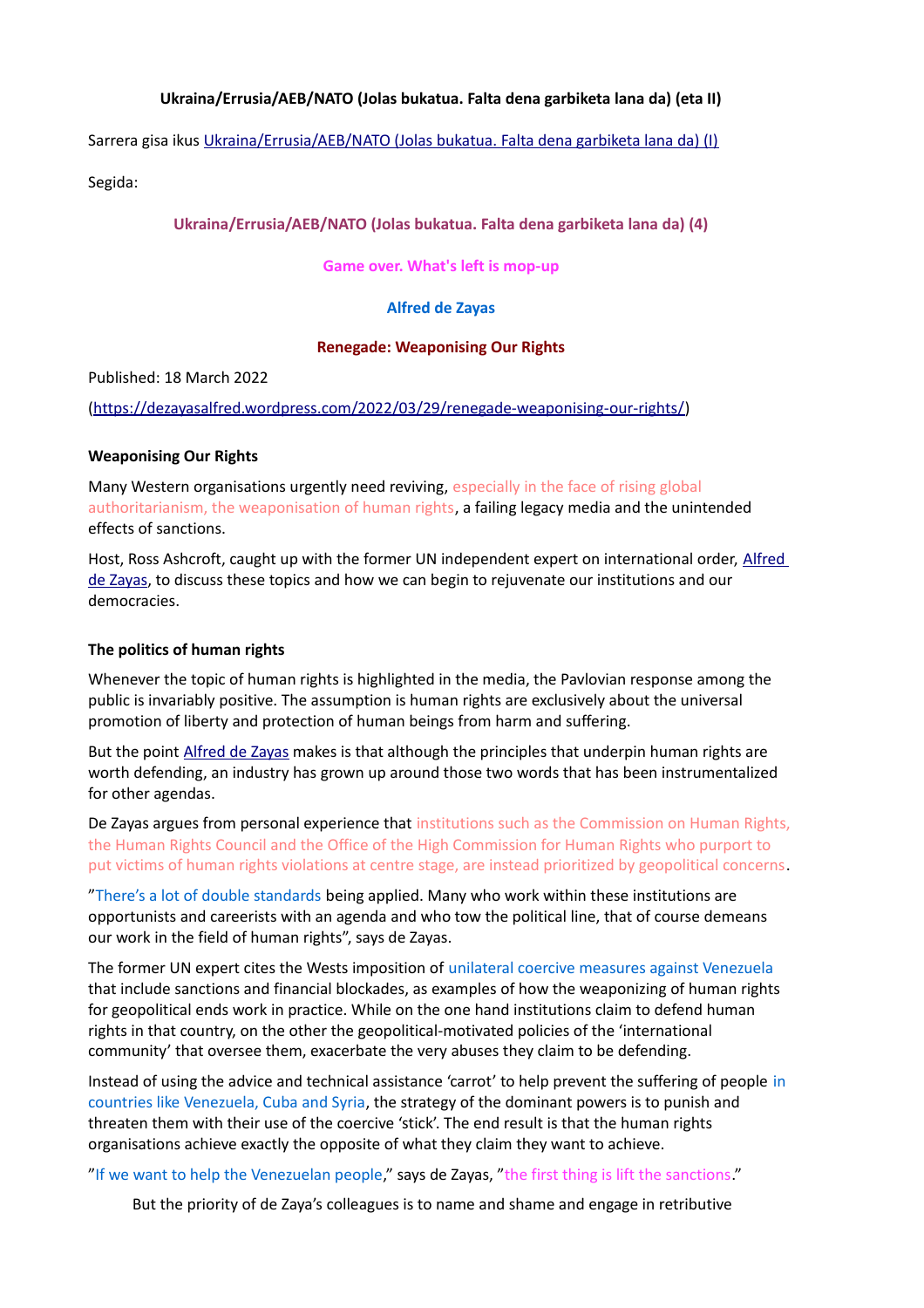forms of punishment. These are seen as solutions to human rights violations or war crimes and crimes against humanity.

"What's important", adds de Zayas, "is to study, and then address, the root causes of the violations of human rights. But that is not on the agenda of Washington, or for that matter, London, Berlin or Brussels."

# **Inventing reality**

One of the main reasons why there is so much antipathy among the public to defend the human rights of the Wests official enemies, is that they are largely unaware that the dominate powers engender an illusory reality in order to justify an imperialistic geopolitical narrative. The fantasy includes, for example, the notion that Juan Guaido, who has never stood for election in Venezuela, is the legitimate president of the country.

De Zayas highlights how an increasingly consolidated and monopolistic corporate media work in tandem with governments to help reinforce this kind of fake narrative.

"The mainstream media is essentially an echo chamber for the US State Department or political establishment. No matter where you turn to, you get the same homologated view which is very antidemocratic because a functioning democracy needs plurality. It needs to ensure that the population have access to all of the information, views and interpretations of that information. What is needed is access to information, and that is what the government and corporate media are trying to shut out,", says de Zayas.

As a professor of international law who refuses to tow the line, de Zayas has witnessed, first hand, how this kind of censorship by omission in the media works:

"I have had no invitation by the BBC, CNN or any of the other major corporate media outlets. As scholars, we want to do our research in a manner that is objective. How can I get my conclusions out to the public if these mainstream organs are going to completely ignore me?", says de Zayas.

Despite raising a series of 'red flag' concerns to the General Assembly and the Human Rights Council about the IMF, the World Bank and tax havens, de Zayas has never had an op-ed published in *The New York Times.*

"So what you have here", says de Zayas, "is not only fake news from the corporate media, you have suppression of anyone who is not going to be singing their song. I believe that to break down their stranglehold and their monopolies we have to adopt antitrust legislation."

But given the fact that the Stockholm based International Institute for Democracy and Electoral Assistance have recently [downgraded the US](https://www.washingtonpost.com/world/2021/11/22/united-states-backsliding-democracies-list-first-time/) to what they call a 'backsliding democracy', it's difficult to envisage how, in the absence of political will, any antitrust legislation could pass through Congress within the context of what is, effectively, an advanced oligarchy. What is needed is an ethical approach to law.

# **Building a just world order**

In his book, *[Building a Just World Order,](https://blackwells.co.uk/bookshop/product/Building-a-Just-World-Order-by-Alfred-De-Zayas/9781949762426)* de Zayas formulates 25 principles of the rules-based international order which he presented to the Human Rights Council in 2018. This set of principles are intended to be universal as opposed to those which exclusively advance the interests of the West.

They build strongly on what de Zayas calls the World Constitution, an instrument of the Charter of the United Nations, which binds humanity to a basic set of ethical standards pertaining to peace, national sovereignty and the prohibition of interference in the internal affairs of states.

An ethical case that is very close to de Zayas's heart and that of his colleagues concerns Julian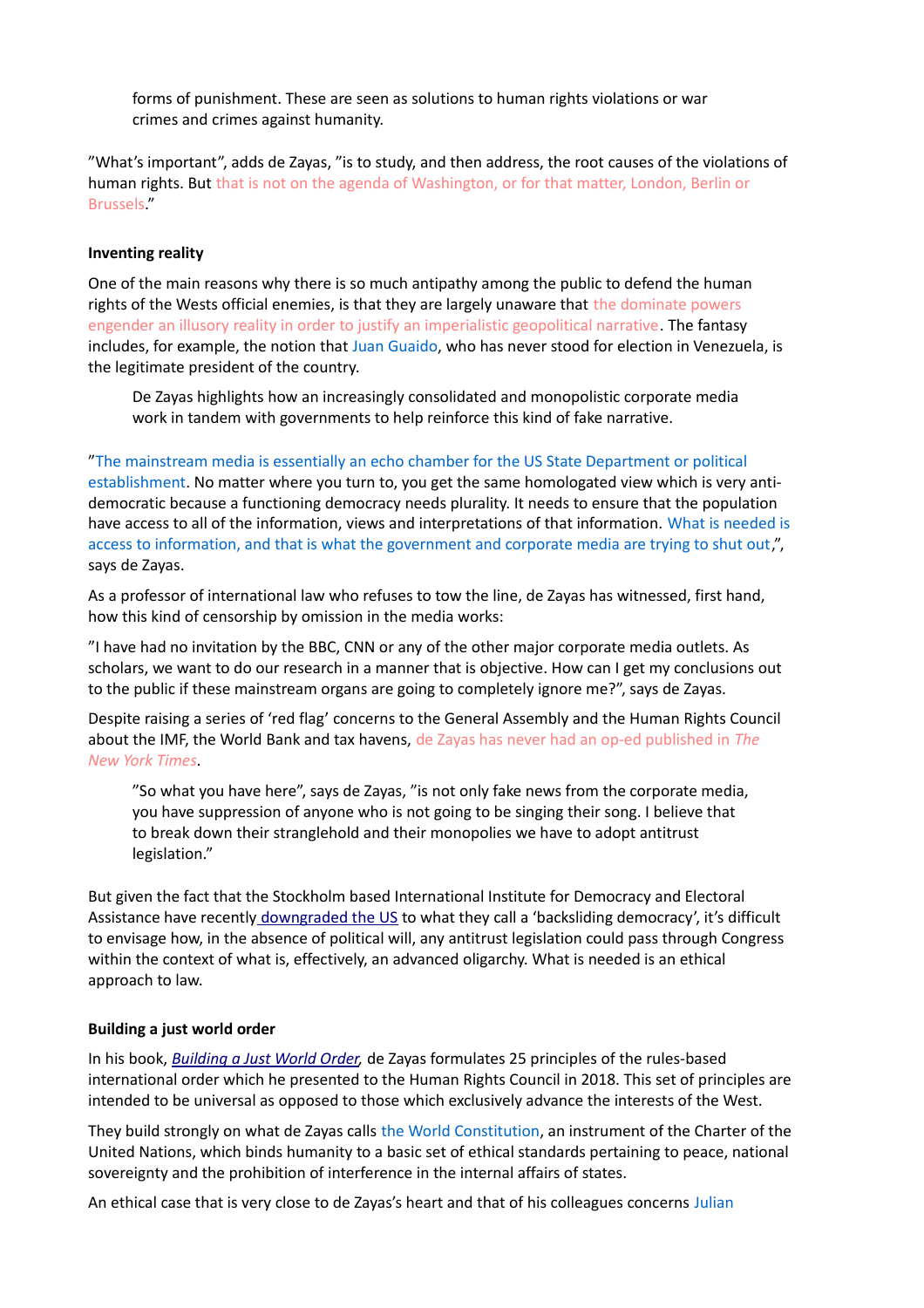Assange. De Zaya visited Assange in 2015, when he was writing a report for the General Assembly on the so-called investment protection chapters in free trade agreements.

WikiLeaks had just published lots of these ultra secret agreements, which were highly undemocratic and against what the scholar refers to as good morals and ontology because it reduced the possibility of the state to regulate the economy. De Zayas reiterates the fact that Assange did society an enormous service by showing us crimes being committed in our name.

"It's important to know", says de Zayas, "that the assault on Iraq in 2003 and the participation of 43 countries in the so-called coalition of the willing was the most savage and barbarian violation of the United Nations Charter and of the Nuremberg Principles since the Nuremberg trials. The person who is to be prosecuted for it, is the whistle blower, the messenger, not Tony Blair, not George W. Bush, not the late Donald Rumsfeld and that whole crowd."

# De Zayas adds:

"We know that war crimes and crimes against humanity were committed that should have been investigated back then by the International Criminal Court which failed in establishing its credibility because it applies double standards. This is an international court that indicts only ousted African leaders and military instead of investigating and indicting Western leaders."

# [SUGGESTED CONTENT](https://renegadeinc.com/first-they-came-for-julian/)

# [First They Came For Julian](https://renegadeinc.com/first-they-came-for-julian/)

[Nils Melzer,](https://www.ohchr.org/en/issues/torture/srtorture/pages/nilsmelzer.aspx) the special rapporteur on torture, recently [published a book on Julian Assange,](https://www.versobooks.com/books/3949-the-trial-of-julian-assange) which de Zayas describes as "one of the most important books published in this century." It shows the breakdown in the rule of law in the Administration of Justice in the United States, the United Kingdom, Sweden and Ecuador.

It's perhaps indicative of the corporate media's collusion with the political establishment that the former are reacting to the book as if it didn't exist. De Zayas argues that the adoption of a charter of rights of whistle blowers must be a priority for the United Nations, the Human Rights Council and the General Assembly so that we all have access to information that has been withheld from us.

Tags: [Alfred de Zayas,](https://renegadeinc.com/tag/alfred-de-zayas/) [corporate media,](https://renegadeinc.com/tag/corporate-media/) [Geopolitics,](https://renegadeinc.com/tag/geopolitics/) [Human Rights,](https://renegadeinc.com/tag/human-rights/) [Julian](https://renegadeinc.com/tag/julian-assange/)  [Assange,](https://renegadeinc.com/tag/julian-assange/) [Monopolies,](https://renegadeinc.com/tag/monopolies/) [sanctions,](https://renegadeinc.com/tag/sanctions/) [War Crimes](https://renegadeinc.com/tag/war-crimes/)

Footnotes:

Alfred de Zayas [downgraded the US](https://www.washingtonpost.com/world/2021/11/22/united-states-backsliding-democracies-list-first-time/)Building a Just World Order [Nils Melzer](https://www.ohchr.org/en/issues/torture/srtorture/pages/nilsmelzer.aspx)published a book on Julian [Assange](https://www.versobooks.com/books/3949-the-trial-of-julian-assange)

# **oooooo**

# **George Szamuely**

[\(https://twitter.com/CredicoRandy/status/1509109653623525381\)](https://twitter.com/CredicoRandy/status/1509109653623525381)

 [Randy Credico Live On The Fly@CredicoRandy](https://twitter.com/CredicoRandy)

[7 h](https://twitter.com/CredicoRandy/status/1509109653623525381)

Friday on Randy Credico Live on the Fly / Assange Countdown on [@WBAI](https://twitter.com/WBAI)

[@GeorgeSzamuely,](https://twitter.com/GeorgeSzamuely) author of Bombs for Peace: NATO's Humanitarian War on Yugoslavia

April 11 3PM EST 99.5 FM in NYC Stream [http://wbai.org](https://t.co/xhhRN5e5Ao)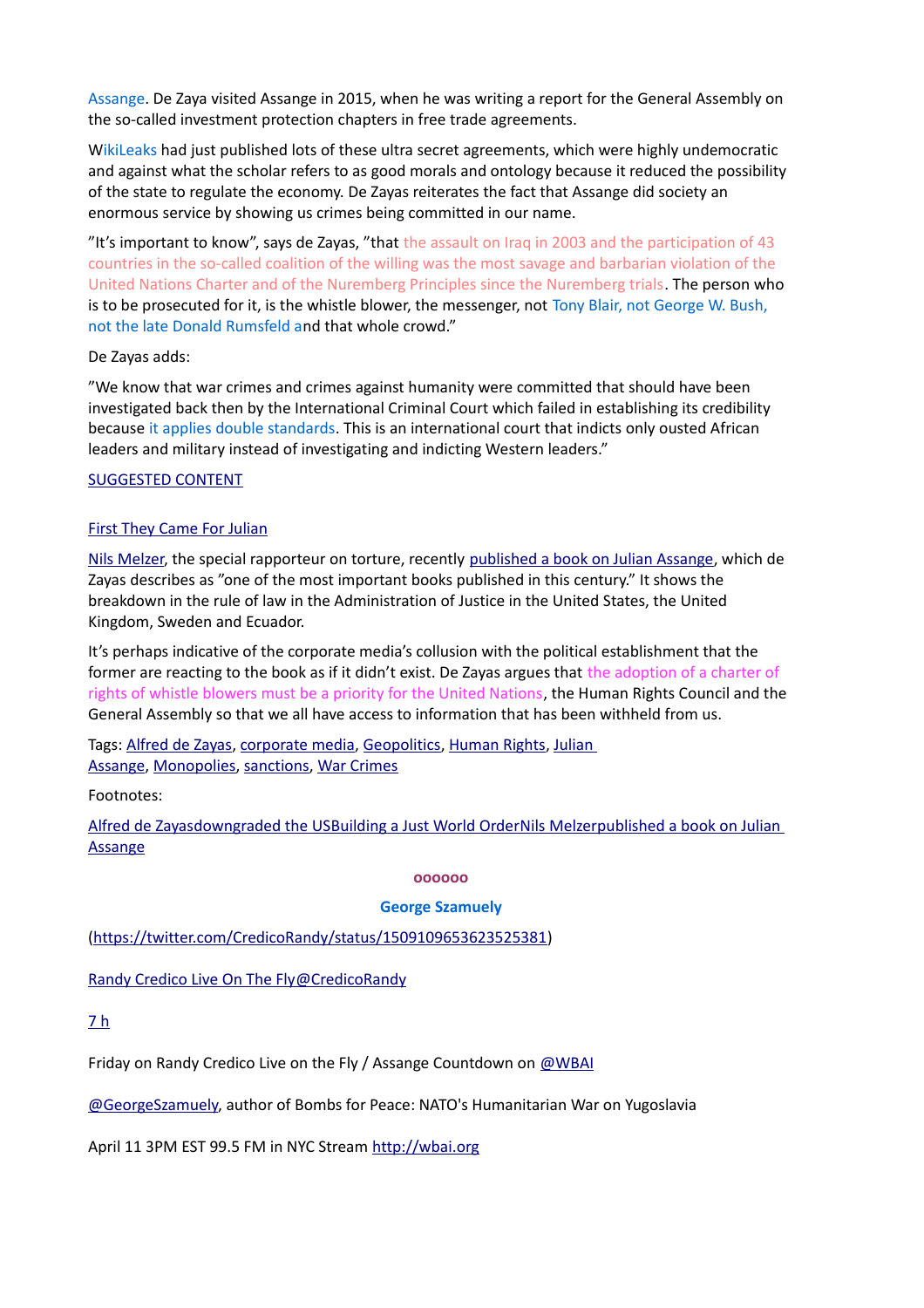

### ooooo

George Szamuely part 2 [https://youtu.be/rYWT5y4cUCc](https://t.co/NkqEoaasnH) Honen bidez: [@YouTube](https://twitter.com/YouTube)

The Balkan Conflicts Research Team is a collective of researchers and commentators who have collaborated, over more than 25 years in most cases, to try to find out the truth of what happened in Srebrenica in the late summer of 1995. This content of this video reflects the work of more than 30 individuals from Europe, North America and elsewhere.

### **oooooo**

# **Zenbait twitter**

 [Mike Norman@mikenorman](https://twitter.com/mikenorman)

[20 h](https://twitter.com/mikenorman/status/1508757081054236676)

Russian ruble now at 88, back to where it was on Feb 24 before Russian invasion. LOL! Sanctions working great.

oooooo

 [Mike Norman@mikenorman](https://twitter.com/mikenorman)

[20 h](https://twitter.com/mikenorman/status/1508758236517785602)

Biden proposing the biggest defense budget ever. More military spending. What's never asked: "How we gonna pay for it?" When will this fucking bullshit ever end?

oooooo

 [Alfred de Zayas@Alfreddezayas](https://twitter.com/Alfreddezayas)

[2 h](https://twitter.com/Alfreddezayas/status/1508830638220226568)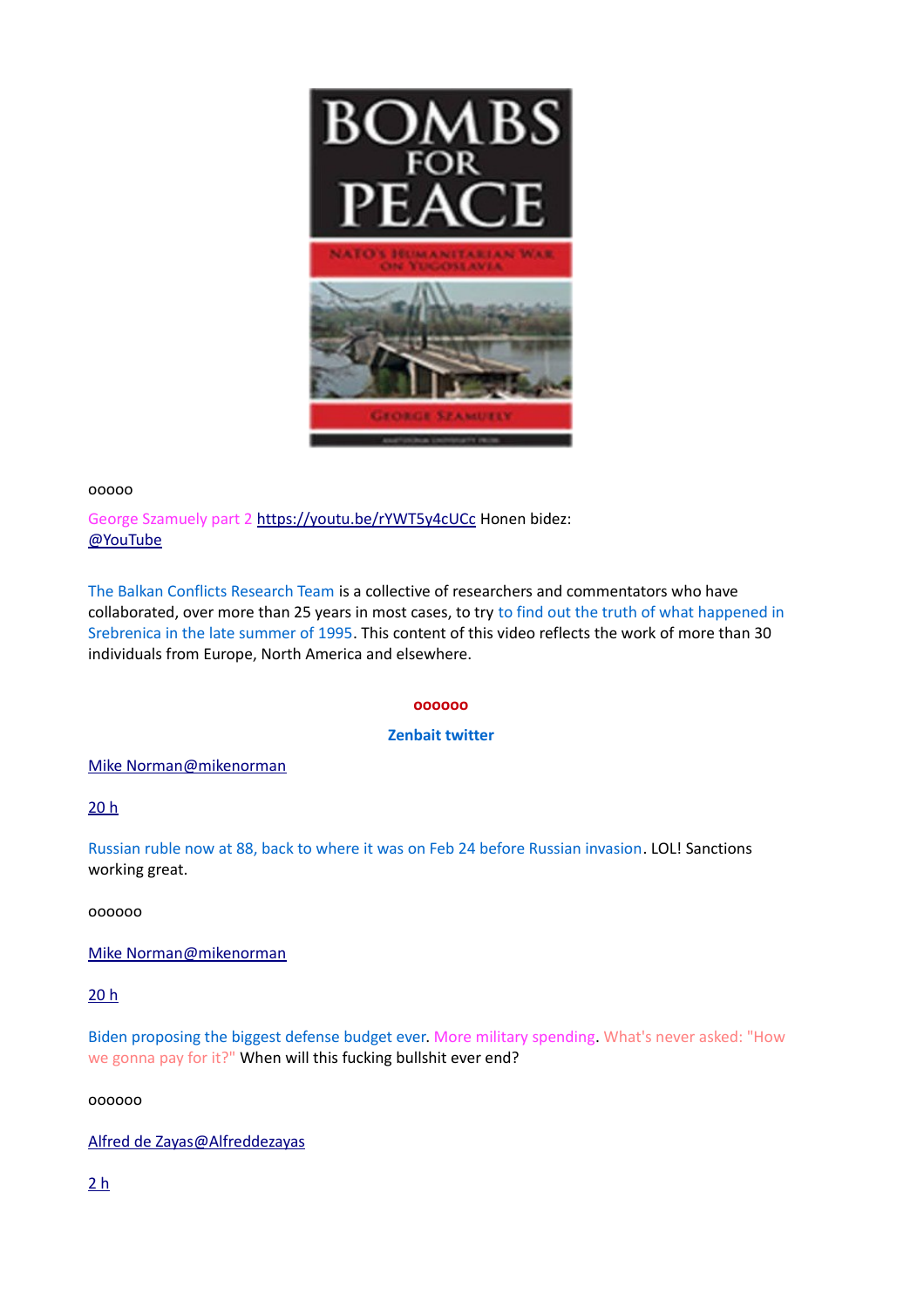Nationalism is eminently human and inseparable from that inborn desire to shape one's future and that of our children -- it is an expression of self-determination.

oooooo

 [Alfred de Zayas@Alfreddezayas](https://twitter.com/Alfreddezayas)

[15 h](https://twitter.com/Alfreddezayas/status/1508830698475601927)

As Ukrainians resented having to take orders from the leaders of the Soviet Union in Moscow, Crimeans hated to take orders from the coup regime in Kiev after 2014.

oooooo

 [Alfred de Zayas@Alfreddezayas](https://twitter.com/Alfreddezayas)

[15 h](https://twitter.com/Alfreddezayas/status/1508830726007017482)

Hard-nosed policies based on power-politics do not make friends. In a globalized world one would have hoped that the economic inter-dependence that the US and NATO countries are destroying, would benefit everyone on the planet.

oooooo

 [Alfred de Zayas@Alfreddezayas](https://twitter.com/Alfreddezayas)

[15 h](https://twitter.com/Alfreddezayas/status/1508830766922444804)

American "liberalism" is not liberal but Calvinistic-aggressive-exceptionalist-intransigent. It is a kind of utiliatarianism that approaches hedonistic fatalism.

oooooo

 [Alfred de Zayas@Alfreddezayas](https://twitter.com/Alfreddezayas)

[15 h](https://twitter.com/Alfreddezayas/status/1508830789873516544)

Every nation has a right to its history and culture, but chauvinistic mythmaking often leads nations to fight each other. Let's tame our myths

oooooo

 [Balkan Conflicts Research Team@ResearchTeam](https://twitter.com/ResearchTeam)

[22 h](https://twitter.com/ResearchTeam/status/1508735110757195776)

Part 2 of our interview with Balkan expert Dr George Szamuely, "The ICTY - A Law Unto Itself', examines the fundamental flaws of The Hague Tribunal, an illegal court run in complete breach of the instructions set down for it by the UN Security Council <https://youtu.be/rYWT5y4cUCc>

oooooo

 [George Szamuely@GeorgeSzamuely](https://twitter.com/GeorgeSzamuely)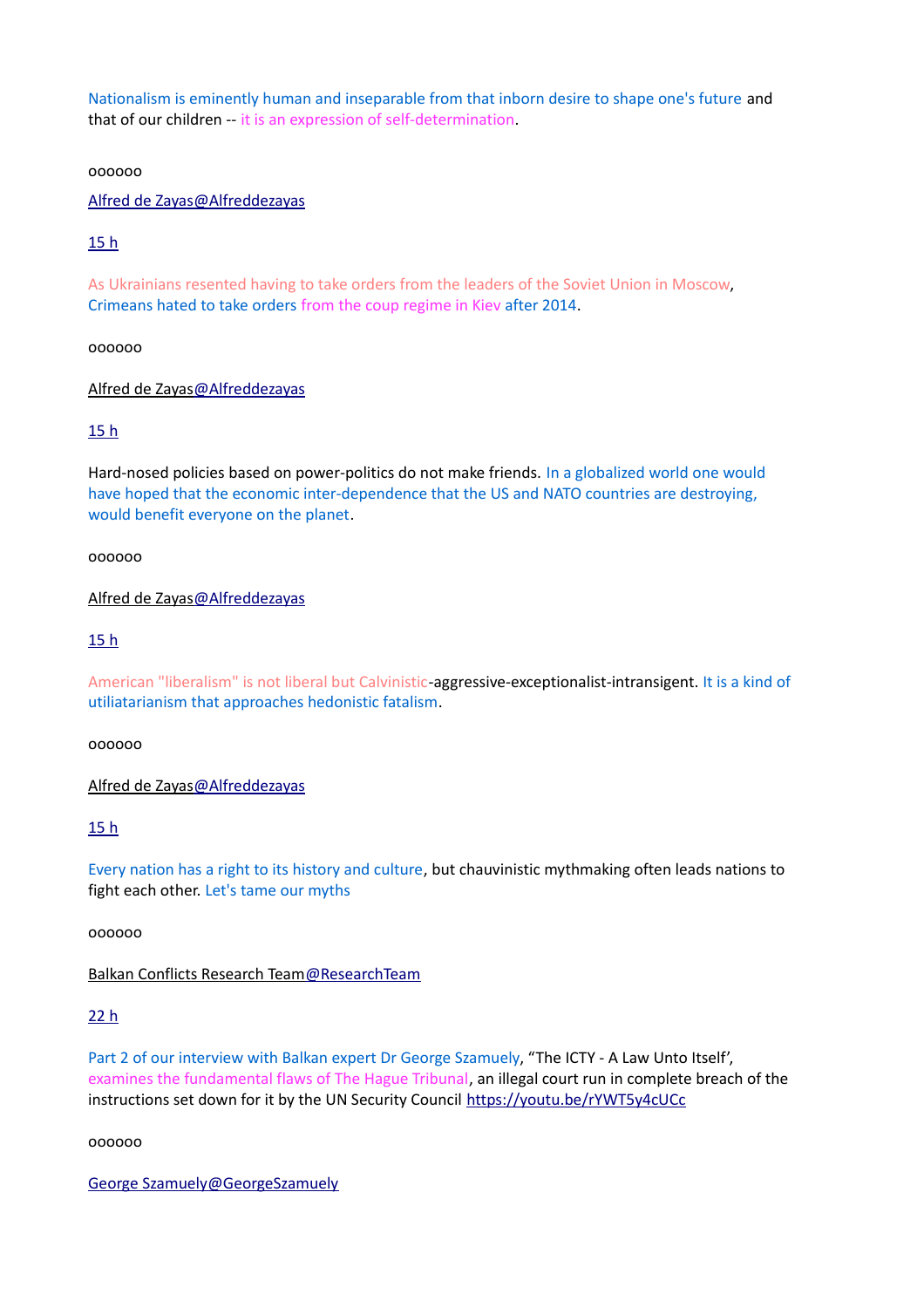# [14 h](https://twitter.com/GeorgeSzamuely/status/1508849632360779785)

Typical projection. Because US aims are invariably "regime change," pundits assumed that that's what the Russians were going for. No matter how many times the Russian leaders outlined what their war aims were, pundits refused to believe them. Hence the absurd "Russia lost" meme.

# Txioa aipatu

Michael Brendan Dougherty@michaelbd

# 16 h

Are people really going with this line? Russia has lost and so will have to settle for obtaining the fake war aims it announced, rather than the real ones we know, via private revelation, that they truly sought.

# [2022 mar. 29](https://twitter.com/MaxBlumenthal/status/1508833500497125379)

oooooo

 [Max Blumenthal@MaxBlumenthal](https://twitter.com/MaxBlumenthal)

# [mar. 29](https://twitter.com/MaxBlumenthal/status/1508833500497125379)

The BBC & CNN's lone source for 300 dead in the Mariupol theater is a single pro-Azov official no longer in the city. 13 days since the suspicious blast & still no photo or video evidence, no images of casualties or rescuers, no independent confirmation.

# [thegrayzone.com](https://t.co/3dnLkmMEuS)

[BBC correspondent shaping Ukraine war coverage is PR operative involved in "war-messaging tool" -...](https://t.co/3dnLkmMEuS)

[BBC reports on the suspicious destruction of a theater in the Ukrainian city of Mariupol were co](https://t.co/3dnLkmMEuS)[authored by a Ukrainian PR agent tie](https://t.co/3dnLkmMEuS)

oooooo

# [George Szamuely@GeorgeSzamuely](https://twitter.com/GeorgeSzamuely)

# [6 h](https://twitter.com/GeorgeSzamuely/status/1508976421498200064)

# [https://washingtonpost.com/world/2022/03/28/ukraine-kyiv-russia-civilians/](https://t.co/u1t9WMKzSa)

But Ukraine's strategy of placing heavy military equipment and other fortifications in civilian zones could weaken Western and Ukrainian efforts to hold Russia legally culpable for possible war crimes, said human rights activists and international humanitarian law experts. Last week, the Biden administration formally declared that Moscow has committed crimes against humanity.

"If there is military equipment there and [the Russians] are saying we are launching at this military equipment, it undermines an assertion that they are attacking intentionally civilian objects and civilians," said Richard Weir, a researcher in Human Rights Watch's crisis and conflict division, who is working in Ukraine.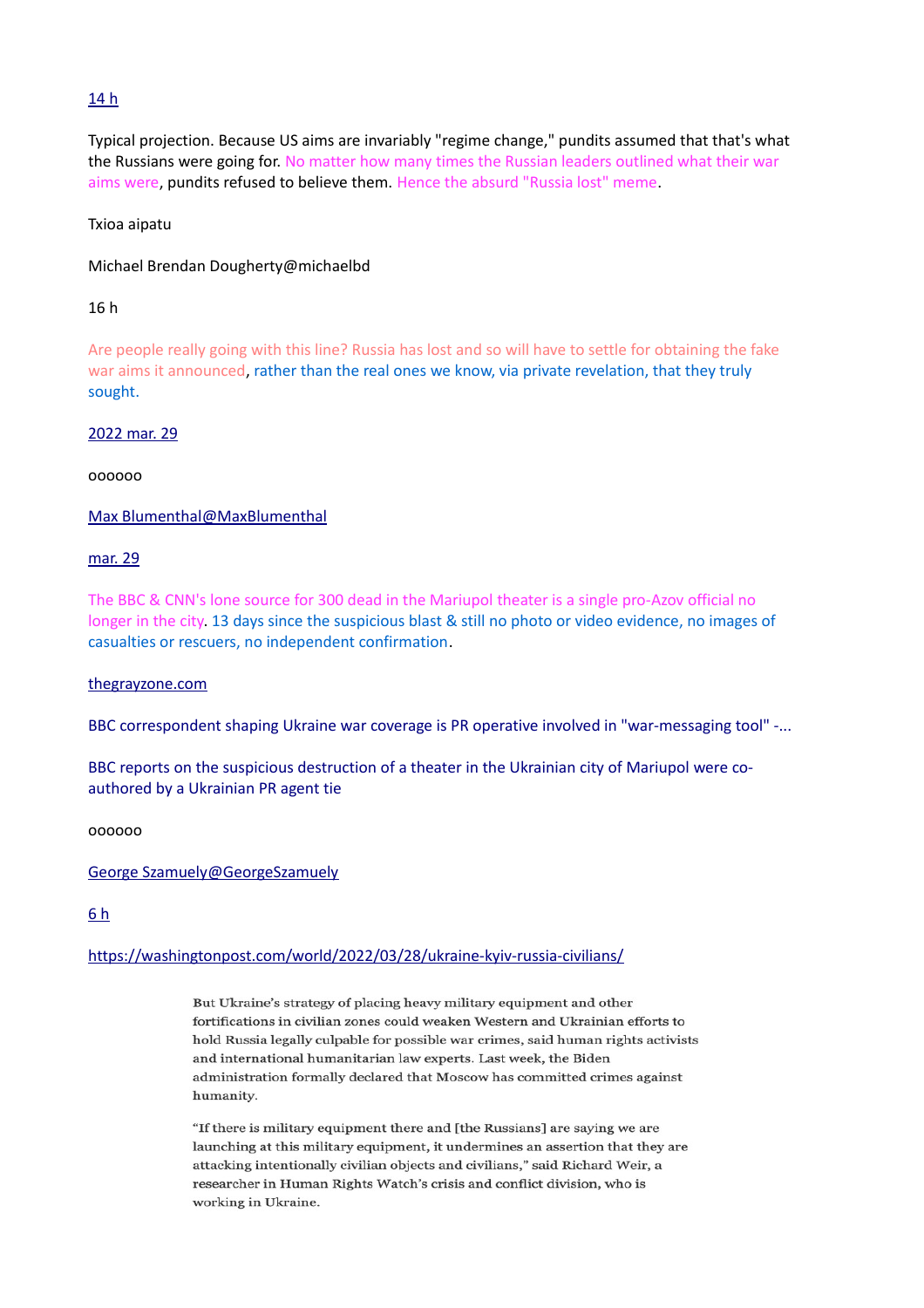### [Erakutsi haria](https://twitter.com/GeorgeSzamuely/status/1508976421498200064)

oooooo

### [George Szamuely@GeorgeSzamuely](https://twitter.com/GeorgeSzamuely)

# [6 h](https://twitter.com/GeorgeSzamuely/status/1508976724436000771)

Over the past month, Washington Post journalists have witnessed Ukrainian antitank rockets, antiaircraft guns and armored personnel carriers placed near apartment buildings. In one vacant lot, Post journalists spotted a truck carrying a Grad multiple rocket launcher. Checkpoints with armed men, barricades of sandbags and tires, and boxes of molotov cocktails are ubiquitous on city highways and residential streets. The sound of outgoing rockets and artillery can be heard constantly in Kyiv, the capital, the squiggly white trails of missiles visible in the sky.

#### oooooo

### [George Szamuely@GeorgeSzamuely](https://twitter.com/GeorgeSzamuely)

# [5 h](https://twitter.com/GeorgeSzamuely/status/1508989931141668865)

The Ukrainian military has "a responsibility under international law" to remove their forces and equipment from civilian-populated areas, and if that is not possible, to move civilians out of those areas, Weir said.

"If they don't do that, that is a violation of the laws of war," he added. "Because what they are doing is they are putting civilians at risk. Because all that military equipment are legitimate targets."

### oooooo

### [George Szamuel@GeorgeSzamuely](https://twitter.com/GeorgeSzamuely)

### [5 h](https://twitter.com/GeorgeSzamuely/status/1508991920776921090)

After every suspected Russian airstrike in the capital and elsewhere, the Ukrainians have dispatched teams to gather video and other evidence to use in a potential war crimes case against Russia at the International Criminal Court at The Hague, but many of those sites could be weak grounds for alleging war crimes.

"If there are military targets in the area, then it might undermine their claim that a specific strike was a war crime," said Weir of Human Rights Watch.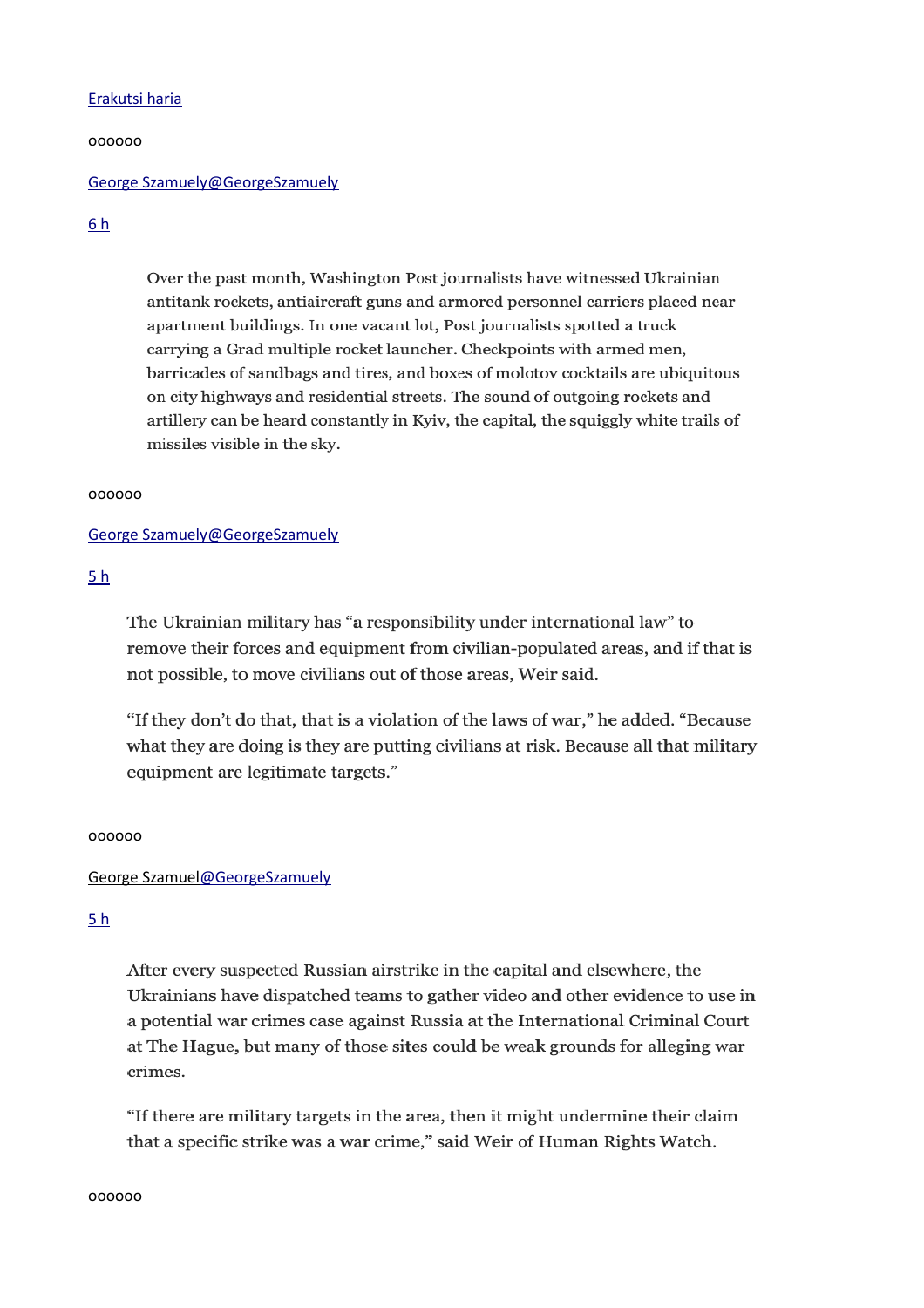### [Mike Norman@mikenorman](https://twitter.com/mikenorman)

Change in plans. No immediate payment in rubles now.

[english.alarabiya.net](https://t.co/k06kN3FeCF)

[Russia won't demand immediate switch to ruble for gas payments: Kremlin | Al Arabiya English](https://t.co/k06kN3FeCF)

[Russia will not immediately demand that buyers pay for its gas exports in rubles, the Kremlin said](https://t.co/k06kN3FeCF)

[2022 mar. 30](https://twitter.com/mikenorman/status/1509148116934664192)

(Ikus Neil Wilson-en beheko lanak, bereziki bigarrena.)

oooooo

 [Richard Medhurst@richimedhurst](https://twitter.com/richimedhurst)

There it is.

Russia's Foreign Minister Lavrov, during a visit to China, says that Russia, China and its sympathizers are moving towards a "multipolar, just, democratic world order".

This is the global realignment unfolding before us.

[2022 mar. 30](https://twitter.com/richimedhurst/status/1509231058553868290)

**Gehigarria:**

**oooooo**

**Transakzio orokorra: NOK, GBP, USD**

**Niel Wilson-en Anatomy of an FX Transaction**

[\(https://new-wayland.com/blog/anatomy-of-an-fx-transaction/\)](https://new-wayland.com/blog/anatomy-of-an-fx-transaction/)

Ikus ondokoa: [Ukraina/Errusia/AEB/NATO \(MTM: Moneta-Teoria Modernoa\)](https://www.unibertsitatea.net/blogak/heterodoxia/2022/03/30/ukraina-errusia-aeb-nato-mtm-moneta-teoria-modernoa/)

**Errubloak eta euroak: transakzioak**

**Niel Wilson-en Rouble Gas Payments are probably a False Flag**

[\(https://new-wayland.com/blog/rouble-gas-payments-false-flag/\)](https://new-wayland.com/blog/rouble-gas-payments-false-flag/)

Ikus ondokoa: [Ukraina/Errusia/AEB/NATO \(MTM: Moneta-Teoria Modernoa\)](https://www.unibertsitatea.net/blogak/heterodoxia/2022/03/30/ukraina-errusia-aeb-nato-mtm-moneta-teoria-modernoa/)

oooooo

**Ukraina/Errusia/AEB/NATO (Jolas bukatua. Falta dena garbiketa lana da) (5)**

**Game over. What's left is mop-up**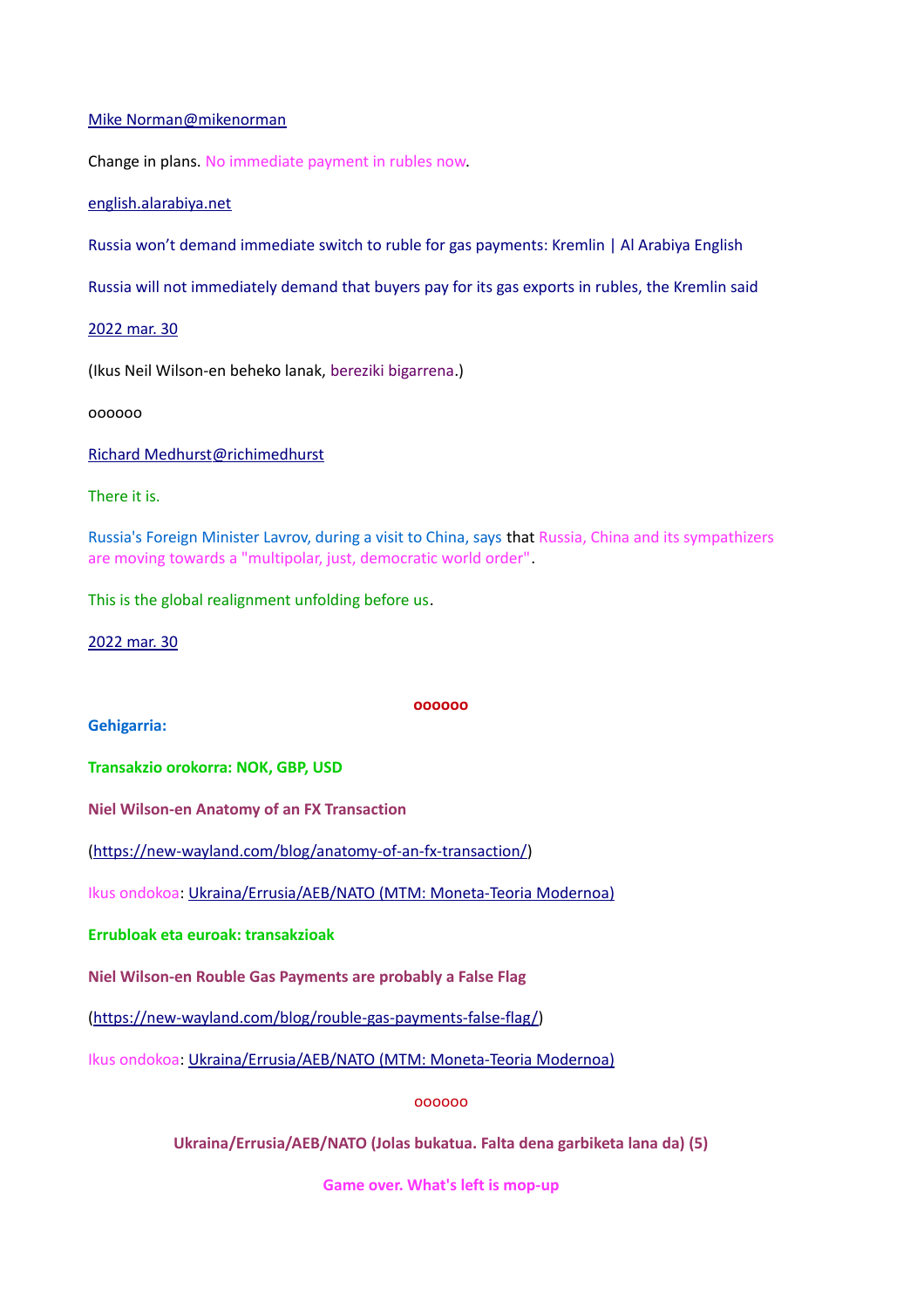### **George Szamuely**

# [Balkan Conflicts Research Team@ResearchTeam](https://twitter.com/ResearchTeam)

We proudly present, in 5 daily parts spread over the week, an outstanding in-depth interview on the Balkan conflicts of the 1990s with Balkan expert George Szamuely of the Global Policy Institute. We start today with Part One, "Why Yugoslavia had to go".

youtube.com

George Szamuely Part 1

The Balkan Conflicts Research Team is a collective of researchers and commentators who have collaborated, over more than 25 years in most cases, to try to fi...

# [2022 mar. 2](https://twitter.com/ResearchTeam/status/1508363883836231685)

Bideoa: [https://www.youtube.com/watch?v=yMYUzyMMzuM&feature=emb\\_logo](https://www.youtube.com/watch?v=yMYUzyMMzuM&feature=emb_logo)

oooooo

 [Balkan Conflicts Research Team@ResearchTeam](https://twitter.com/ResearchTeam)

Part 2 of our interview with Balkan expert Dr George Szamuely, "The ICTY - A Law Unto Itself', examines the fundamental flaws of The Hague Tribunal, an illegal court run in complete breach of the instructions set down for it by the UN Security Council

[https://youtu.be/rYWT5y4cUCc](https://t.co/MZ5osqqLDg)

[2022 mar. 29](https://twitter.com/ResearchTeam/status/1508735110757195776)

oooooo

 [Balkan Conflicts Research Team@ResearchTeam](https://twitter.com/ResearchTeam)

[mar. 30](https://twitter.com/ResearchTeam/status/1509120299765317633)

Part 3 of our interview with George Szamuely focuses on the ICTY's failure to adhere to the cardinal principles of best legal practice, its total lack of accountability and its prolific creation of new humanitarian law

youtube.com

George Samuely Part 3a

The Balkan Conflicts Research Team is a collective of researchers and commentators who have

Bideoa: [https://www.youtube.com/watch?v=6l68XgUqKCI&feature=emb\\_logo](https://www.youtube.com/watch?v=6l68XgUqKCI&feature=emb_logo)

oooooo

 [Balkan Conflicts Research Team@ResearchTeam](https://twitter.com/ResearchTeam)

[10 h](https://twitter.com/ResearchTeam/status/1509450175785455620)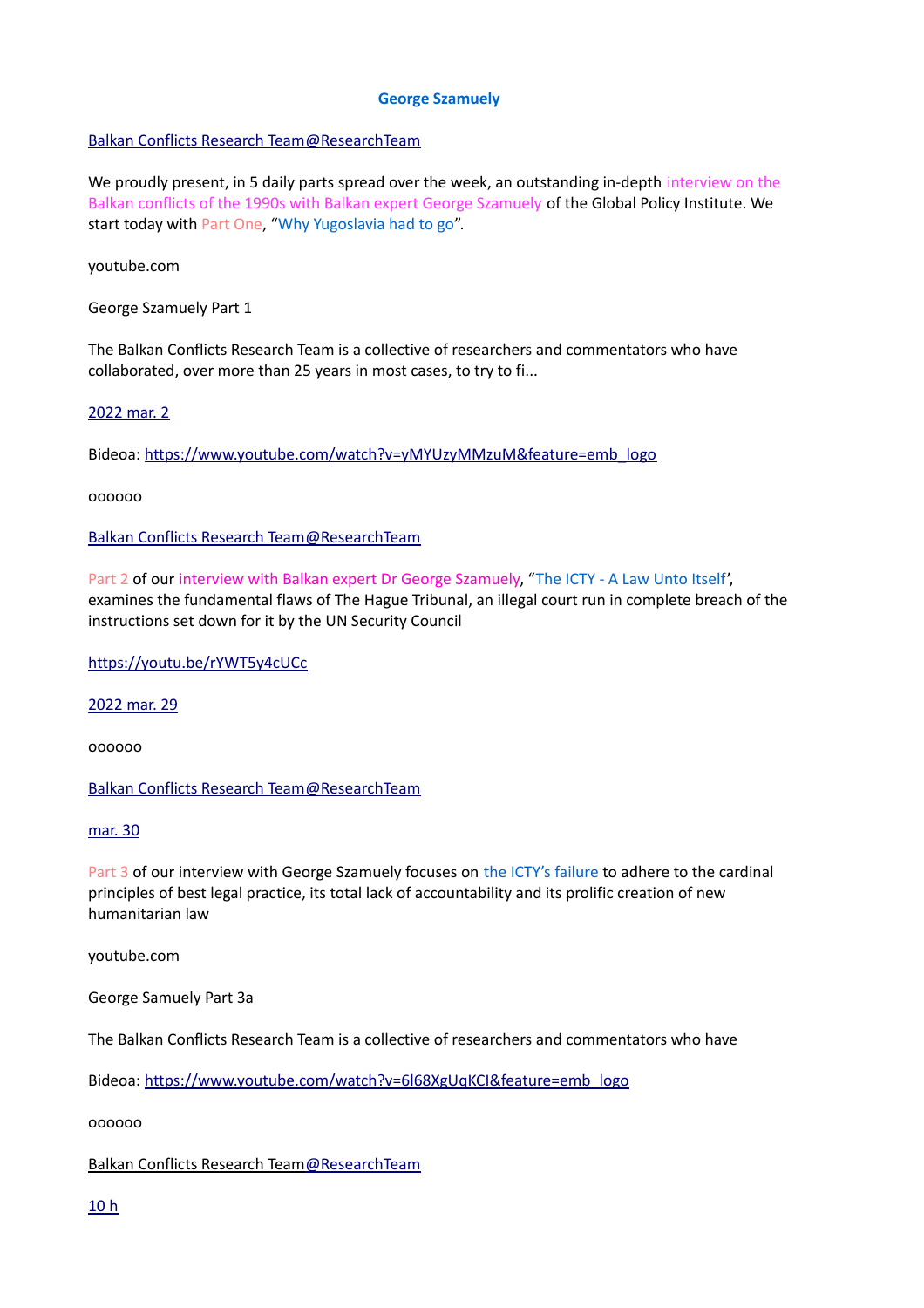Part 4 of our interview with George Szamuely, "Demonising the Serbs", on the false version of history created by the western allies that Serbia was entirely responsible for the break-up of Yugoslavia through its pursuit of a 'Greater Serbia' policy

youtube.com

George Szamuely part 4

The Balkan Conflicts Research Team is a collective of researchers and commentators who have collabo

Bideoa: [https://www.youtube.com/watch?v=TThoBKoctp4&feature=emb\\_logo](https://www.youtube.com/watch?v=TThoBKoctp4&feature=emb_logo)

OOOOOO

 [Balkan Conflicts Research Team@ResearchTeam](https://twitter.com/ResearchTeam)

### [12 min](https://twitter.com/ResearchTeam/status/1509804134001745923)

The concluding part 5 of George Szamuely's interview, 'Kosovo to Ukraine- History Repeats', looks at the parallels between events in the Balkans in the 1990s and those taking place today in Ukraine

youtube.com

Szamuely interview Part 5

The Balkan Conflicts Research Team is a collective of researchers and commentators who have...

BIdeoa: [https://www.youtube.com/watch?v=CoLK7d\\_kBDk&feature=emb\\_logo](https://www.youtube.com/watch?v=CoLK7d_kBDk&feature=emb_logo)

#### **oooooo**

#### **Zenbait twitter**

MFA Russia **@mfa\_russia** 

[12 h](https://twitter.com/mfa_russia/status/1509220159030013953)

[Russia government organization](https://help.twitter.com/rules-and-policies/state-affiliated)

Russia's Deputy Foreign Minister Sergey Ryabkov's interview with [@RT\\_com](https://twitter.com/RT_com)



Watch in full **--->** <https://is.gd/YUv8hq>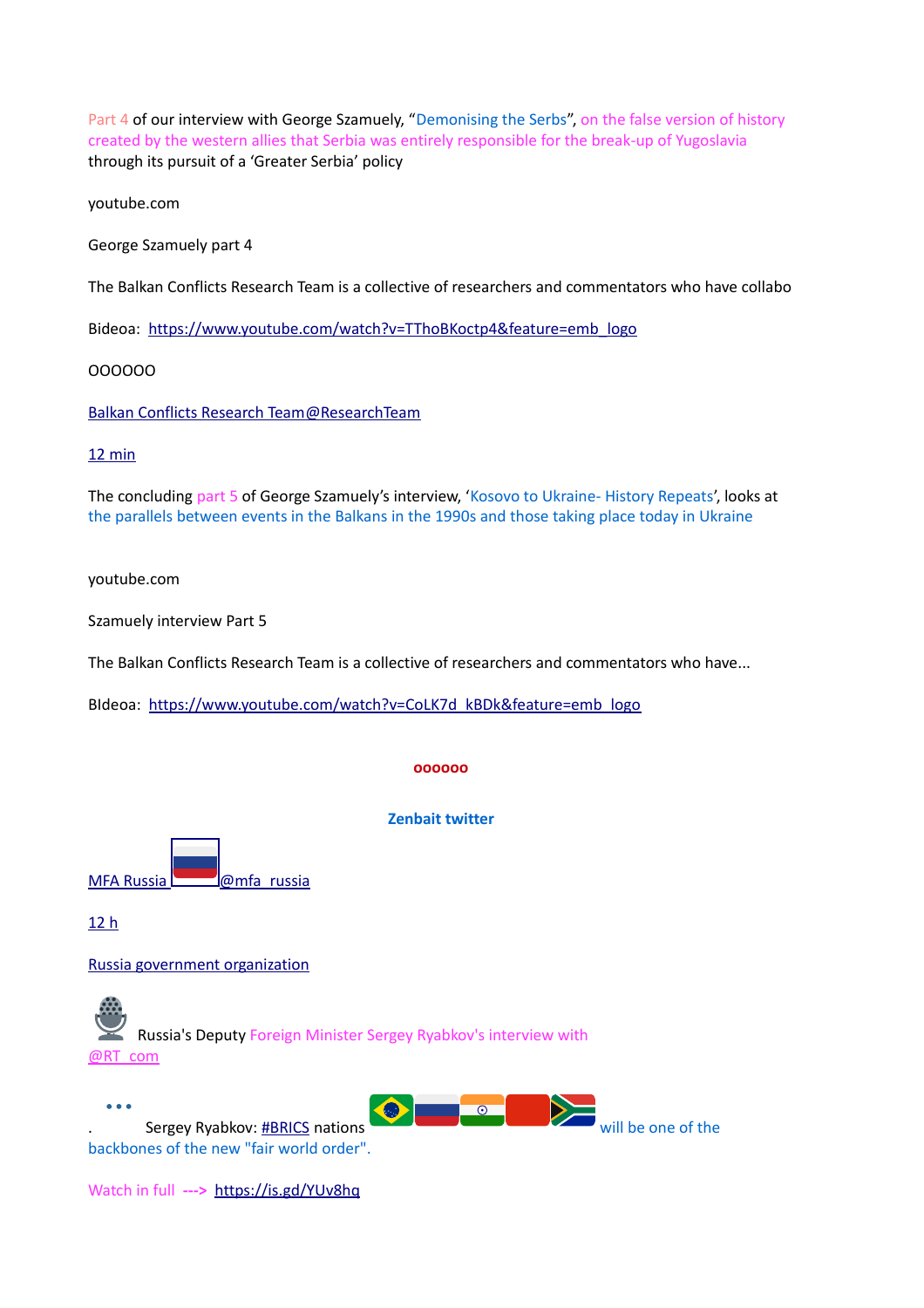Twitterra:<https://twitter.com/i/status/1509220159030013953>

oooooo

 [The Grayzone@TheGrayzoneNews](https://twitter.com/TheGrayzoneNews)

# [20 h](https://twitter.com/TheGrayzoneNews/status/1509296963824635910)

US veteran who volunteered to fight for Ukraine describes 'suicide mission'

An American volunteer for Ukraine tells [@RealAlexRubi](https://twitter.com/RealAlexRubi) how his foreign legion tried to use him as cannon fodder and threatened to kill him

[https://thegrayzone.com/2022/03/30/us-](https://t.co/yFdytVVkNY)

oooooo

 [Mike Norman@mikenorman](https://twitter.com/mikenorman)

# [14 h](https://twitter.com/mikenorman/status/1509580640672522247)

Ruble recouped all its losses (and then some) since the Russian invasion of Ukraine. Now Russian stocks are recovering, too. Wouldn't it be ironic if USD tanked along with US stocks? [#LetsGoBrandon](https://twitter.com/hashtag/LetsGoBrandon?src=hashtag_click)

oooooo

 [Mike Norman@mikenorman](https://twitter.com/mikenorman)

[19 h](https://twitter.com/mikenorman/status/1509512172832972805)

Russia gives up on ruble for energy demand.

oooooo

Gogoratu Niel Wilson-en lanez:

**Niel Wilson-en Anatomy of an FX Transaction**

[Ukraina/Errusia/AEB/NATO \(MTM: Moneta-Teoria Modernoa\)](https://www.unibertsitatea.net/blogak/heterodoxia/2022/03/30/ukraina-errusia-aeb-nato-mtm-moneta-teoria-modernoa/)

**Niel Wilson-en Rouble Gas Payments are probably a False Flag**

[Ukraina/Errusia/AEB/NATO \(MTM: Moneta-Teoria Modernoa\)](https://www.unibertsitatea.net/blogak/heterodoxia/2022/03/30/ukraina-errusia-aeb-nato-mtm-moneta-teoria-modernoa/)

**oooooo**

Mike [Norman@mikenorman](mailto:Norman@mikenorman)

[20 h](https://twitter.com/mikenorman/status/1509512086912749576)

Russia Agrees to Accept Euros for Energy Payment, Which Will Be Transacted into Rubles by **Gazprombank** 

[theconservativetreehouse.com](https://t.co/PBOrRC8mzk)

[Russia Agrees to Accept Euros for Energy Payment, Which Will be Transacted into Rubles by](https://t.co/PBOrRC8mzk)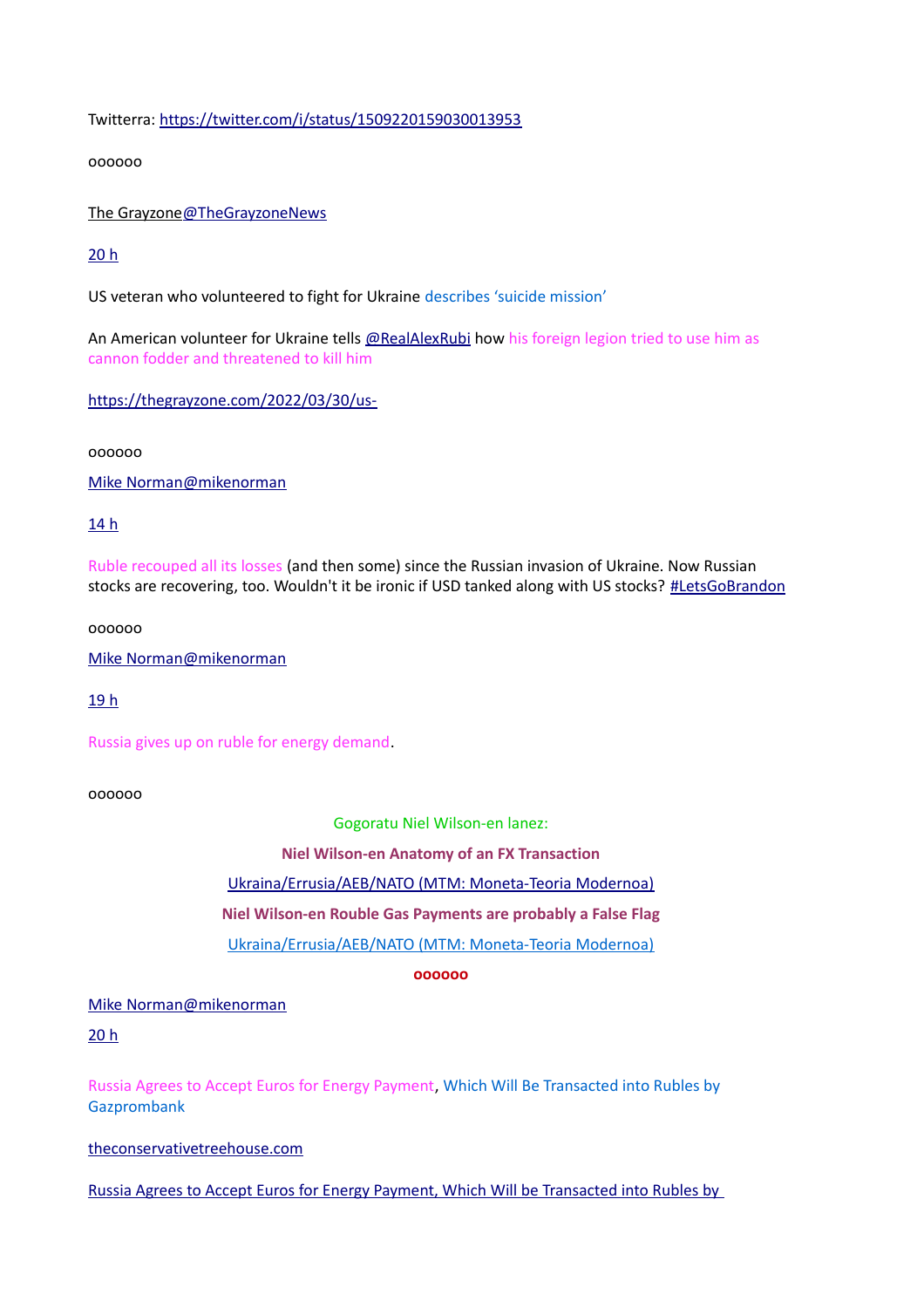# [Gazprom...](https://t.co/PBOrRC8mzk)

[Russian President Vladimir Putin and German Chancellor Olaf Scholz will hold further discussions on](https://t.co/PBOrRC8mzk)  [the purchase of Russian energy products in rubles according to TASS \(Russian News\) and western...](https://t.co/PBOrRC8mzk)

oooooo

# [Mike Norman@mikenorman](https://twitter.com/mikenorman)

# [21 h](https://twitter.com/mikenorman/status/1509484969290354691)

Biden Says U.S. Govt Has No Money to Fight Pandemic, Moments Later Biden Says U.S. Govt Sending \$500 Million to Ukraine

# [theconservativetreehouse.com](https://t.co/W3TIp6t6hc)

[Biden Says U.S. Govt Has No Money to Fight Pandemic, Moments Later Biden Says U.S. Govt](https://t.co/W3TIp6t6hc)  [Sending...](https://t.co/W3TIp6t6hc)

[During a speech to highlight the administration's ongoing effort to battle COVID-19, today Joe Biden](https://t.co/W3TIp6t6hc)  [said: WHITE HOUSE – \[…\] "Congress hasn't provided enough money to keep purchasing these](https://t.co/W3TIp6t6hc)  [monoclonal...](https://t.co/W3TIp6t6hc)

# oooooo

 [Mike Norman@mikenorman](https://twitter.com/mikenorman)

# [14 h](https://twitter.com/mikenorman/status/1509582965520666627)

Has it been 2 weeks yet since the media and armchair pundits were telling everyone Russia would run out of munitions and supplies and not be able to continue the war effort?

oooooo

 [Alfred de Zayas@Alfreddezayas](https://twitter.com/Alfreddezayas)

# [21 h](https://twitter.com/Alfreddezayas/status/1509476478131527685)

If the US tries to "contain" China's economic prowess or forges trade pacts aimed at excluding China, it will have dire consequences on the global economy. And it will fail.

oooooo

 [Alfred de Zayas@Alfreddezayas](https://twitter.com/Alfreddezayas)

# [21 h](https://twitter.com/Alfreddezayas/status/1509476511291789317)

While the US perceives China as its greatest long-term geopolitical adversary, the simple fact is that China exists and is not about to go away. Thus, how about making the best of it for everybody?

oooooo

 [Alfred de Zayas@Alfreddezayas](https://twitter.com/Alfreddezayas)

[21 h](https://twitter.com/Alfreddezayas/status/1509476528161271809)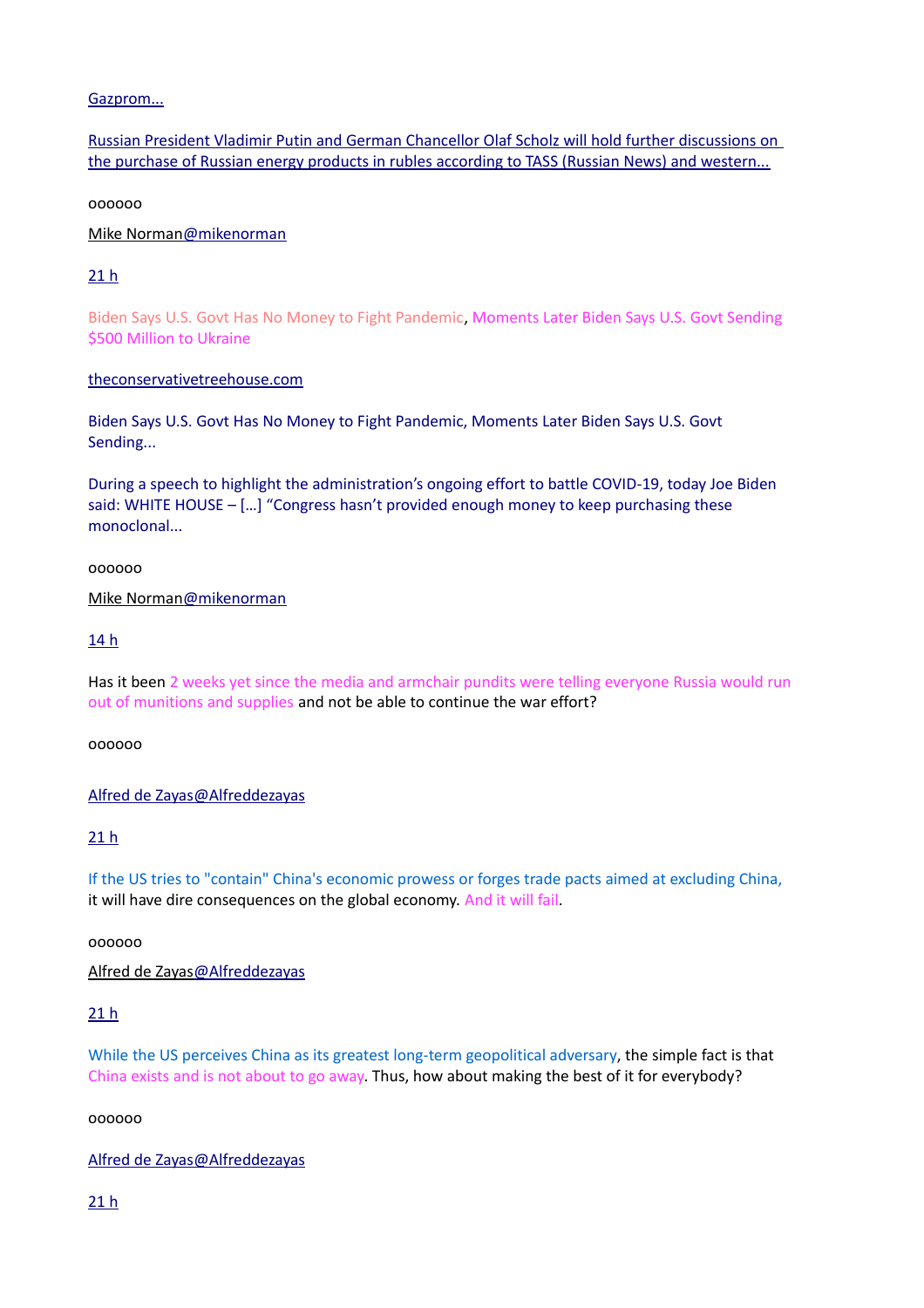Competition has proven to be good for most rational countries. Sanctions regimes sabotage commercial relations and fan not only economic but also racial animosities.

oooooo

 [Alfred de Zayas@Alfreddezayas](https://twitter.com/Alfreddezayas)

# $21 h$

Although Article 20(2) of the International Covenant on Civil and Political Rights prohibits incitement to racial and religious hatred, the Western media is awash with vulgar russophobia and sinophobia.

### **ooooo**

# [\(https://twitter.com/umoreaskea/status/1509387088805904389\)](https://twitter.com/umoreaskea/status/1509387088805904389)



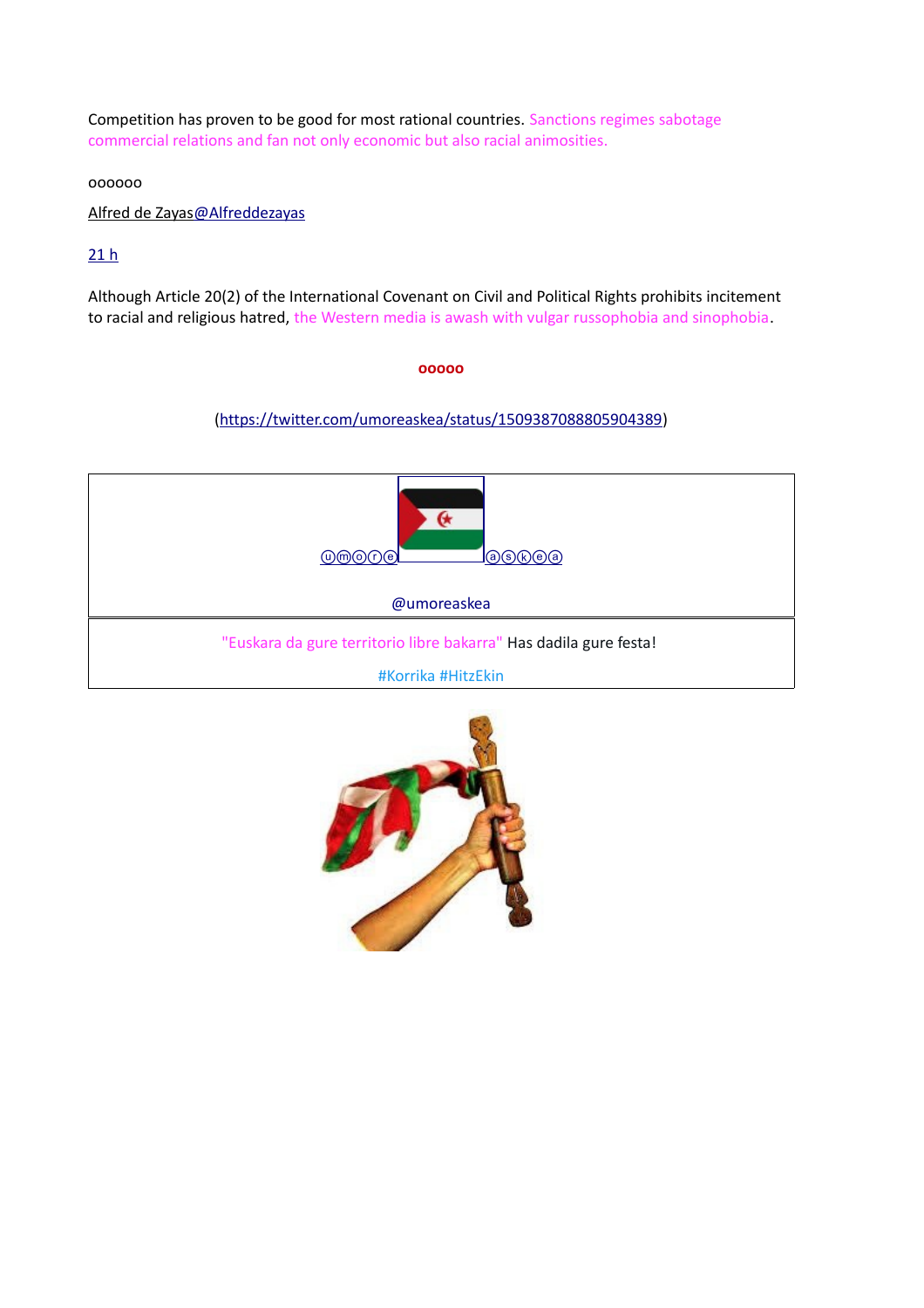

#### **oooooo**

### **Ukraina/Errusia/AEB/NATO (Jolas bukatua. Falta dena garbiketa lana da) (6)**

#### **Game over. What's left is mop-up**

### **George Szamuely**

The New START extension is welcome, but it won't deliver stability. The last thing the US wants is improved relations with Russia

### [\(https://www.rt.com/op-ed/513765-extension-nuclear-arms-treaty/\)](https://www.rt.com/op-ed/513765-extension-nuclear-arms-treaty/)

### 27 Jan, 2021

(...) The same applies to Ukraine. We know about the Biden family's involvement in post-Maidan Ukraine. In a recent [interview,](https://edition.cnn.com/2021/01/19/politics/blinken-confirmation-hearing/index.html) Blinken promised "*to support the arming and training of Ukraine's military, the continued provision to Ukraine of lethal defensive assistance, and indeed, of the training program as well*." There is a distinct possibility that a Biden administration might be tempted to give the go-ahead to the Kiev government to mount a lightning strike in the Donbass. This would be a very dangerous game to play, but one that should not be ruled out, given the return to power of Victoria Nuland, as Under Secretary of State for Political Affairs – the number-three position in the State Department.

So, the Biden people are not interested in rapprochement with Russia; they just want an arms-control agreement. Isn't that a good thing, though? Won't that lead to strategic stability? Maybe so. But what's really behind it? Well, it has been clear for some time to US officials that Russia, for the first time since the start of the Cold War, enjoys strategic superiority over the United States. Russia has succeeded in deploying hypersonic weapons. Such weapons, as the [New York Times](https://www.nytimes.com/2019/12/27/us/politics/russia-hypersonic-weapon.html) explained, fly "*at superfast speeds and can easily evade American missile defense systems ... Yet while the United States military was once thought to be well ahead in hypersonic technology, the pace of development flagged in recent years*."

US officials have expressed alarm about falling behind. According to [Michael D. Griffin,](https://nationalinterest.org/blog/reboot/has-russia-surpassed-america-developing-hypersonic-missiles-172120) a former Under Secretary of Defense for Research and Engineering, "*We don't have defenses against those systems … Should they choose to employ them, we would be today at a disadvantage. We're playing*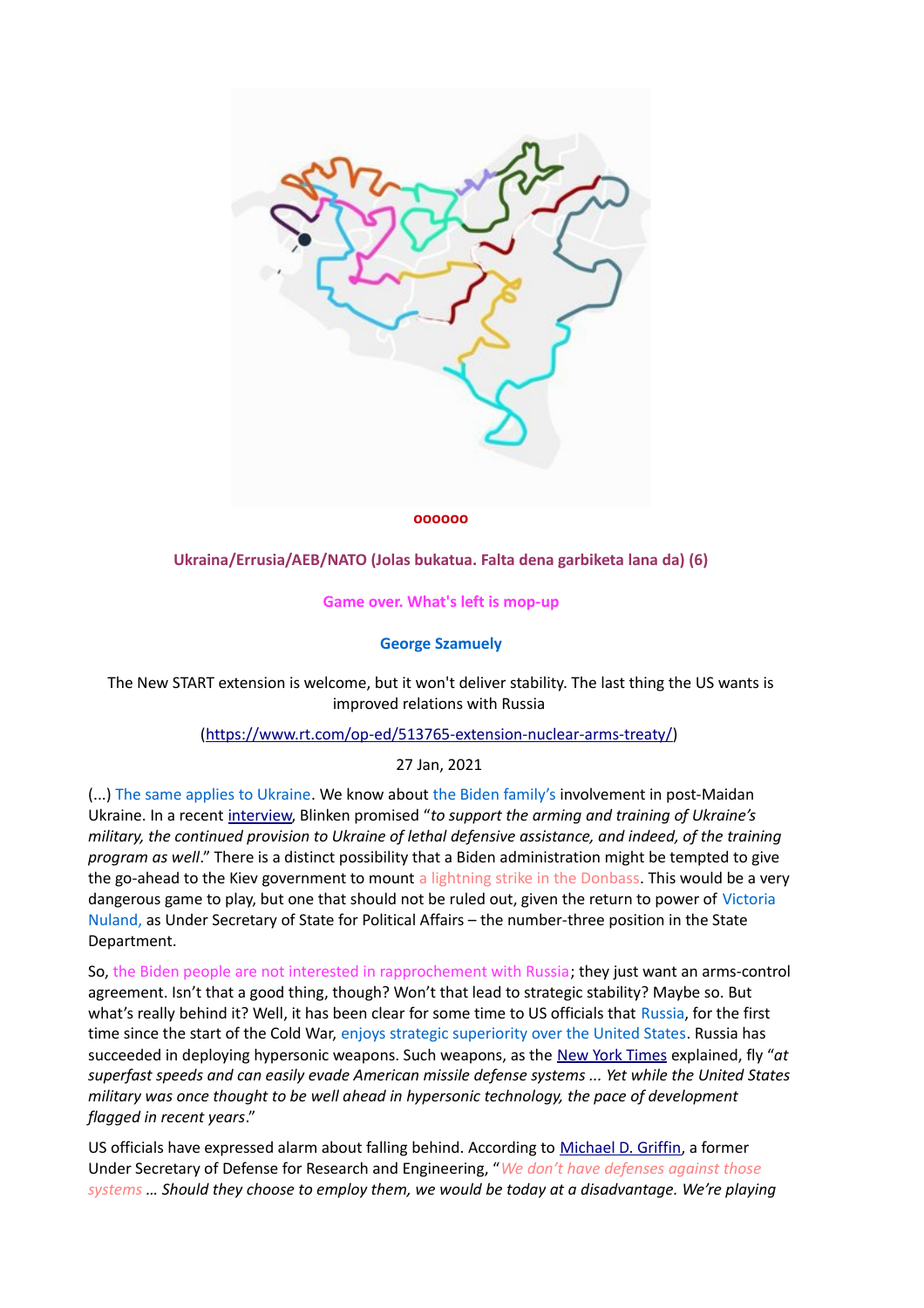### *catch-up ball.*"

It is understandable, therefore, that Washington would want to keep things in place for a few years while it catches up with – and perhaps overtakes – its perceived adversary. However, make no mistake: such an approach will not deliver stability.

#### **oooooo**

The ideological basis of the new Cold War is clear, and this time the Western powers look set to be on the losing side

### [\(https://www.rt.com/op-ed/519189-new-cold-war-ideology/\)](https://www.rt.com/op-ed/519189-new-cold-war-ideology/)

### 25 Mar, 2021

(...) This ideological vision is worlds apart from that of the group of countries led by Russia and China. This group insists on national sovereignty, territorial integrity of all states, non-interference in one another's internal affairs, no threats to use force, no resort to unilateral sanctions, cooperation with all states irrespective of the nature or ideological color of the governments that rule them. As Russian Foreign Minister Sergey [Lavrov](https://www.mid.ru/en/foreign_policy/news/-/asset_publisher/cKNonkJE02Bw/content/id/4647898) put it in Guilin, *"Moscow and Beijing stand for developing interstate relations on the principles of mutual respect and a balance of each other's interests, justice, and non*interference in others' internal affairs. We reject zero-sum political games and the illegal unilateral *sanctions which our Western colleagues have been using increasingly more often. …We pointed out the destructive character of US aspiration to undermine the UN-centric international legal framework by using the military-political alliances of the Cold War period and creating similar closed alliances*." In a [joint statement,](https://www.aljazeera.com/news/2021/3/23/china-and-russia-push-for-un-summit-amid-political-turbulence) Lavrov and Chinese Foreign Minister Wang Yi declared, *"Interference in a sovereign nation's internal affairs under the excuse of 'advancing democracy' is unacceptable."*

Chinese Director of the Office of the Central Commission for Foreign Affairs [Yang Jiechi](https://asia.nikkei.com/Politics/International-relations/US-China-tensions/How-it-happened-Transcript-of-the-US-China-opening-remarks-in-Alaska) did not hesitate to spell this out to Blinken during talks in Anchorage, Alaska, stressing, *"What China and the international community follow or uphold is the United Nations-centered international system and the international order underpinned by international law, not what is advocated by a small number of countries of the so-called rules-based international order."*

The "rules-based international order" serves only the interests of the Western powers that create the rules – rules that can be made up one moment and discarded the next. As Yang [explained,](https://asia.nikkei.com/Politics/International-relations/US-China-tensions/How-it-happened-Transcript-of-the-US-China-opening-remarks-in-Alaska) *"I don't think the overwhelming majority of countries in the world would recognize that the universal values advocated by the United States or that the opinion of the United States could represent international public opinion, and those countries would not recognize that the rules made by a small number of people would serve as the basis for the international order."*

That "small number of people" who make "the rules" obviously includes NATO. And NATO, Stoltenberg [announced](https://www.nato.int/cps/en/natohq/opinions_182503.htm) the day before the foreign ministers' summit, is all *"about protecting the rules-based order, which is being challenged by authoritarian powers like China and Russia. So, we need to work even closer with like-minded partners around the globe. And support our neighbors with more training and capacity-building."*

As NATO envisages it, the scope for "training," "capacity-building," expansion, co-opting others, and invention of new missions is limitless. According to Stoltenberg, *"If there's any lesson learned both from the Balkans in the 1990s or Afghanistan or Iraq and also from Libya, then it is that prevention is better than intervention to help countries to stabilize themselves. Providing training and capacitybuilding is perhaps the best way NATO can help to stabilize our neighborhood. And when our neighbors are more stable, we are more secure."*

This is no apology for the devastation, bloodshed, and chaos that NATO has caused during the past 30 years. The problem is not too much NATO, but too little. Under color of searching for "stability," NATO is entitled to do anything, no matter how much instability it creates along the way.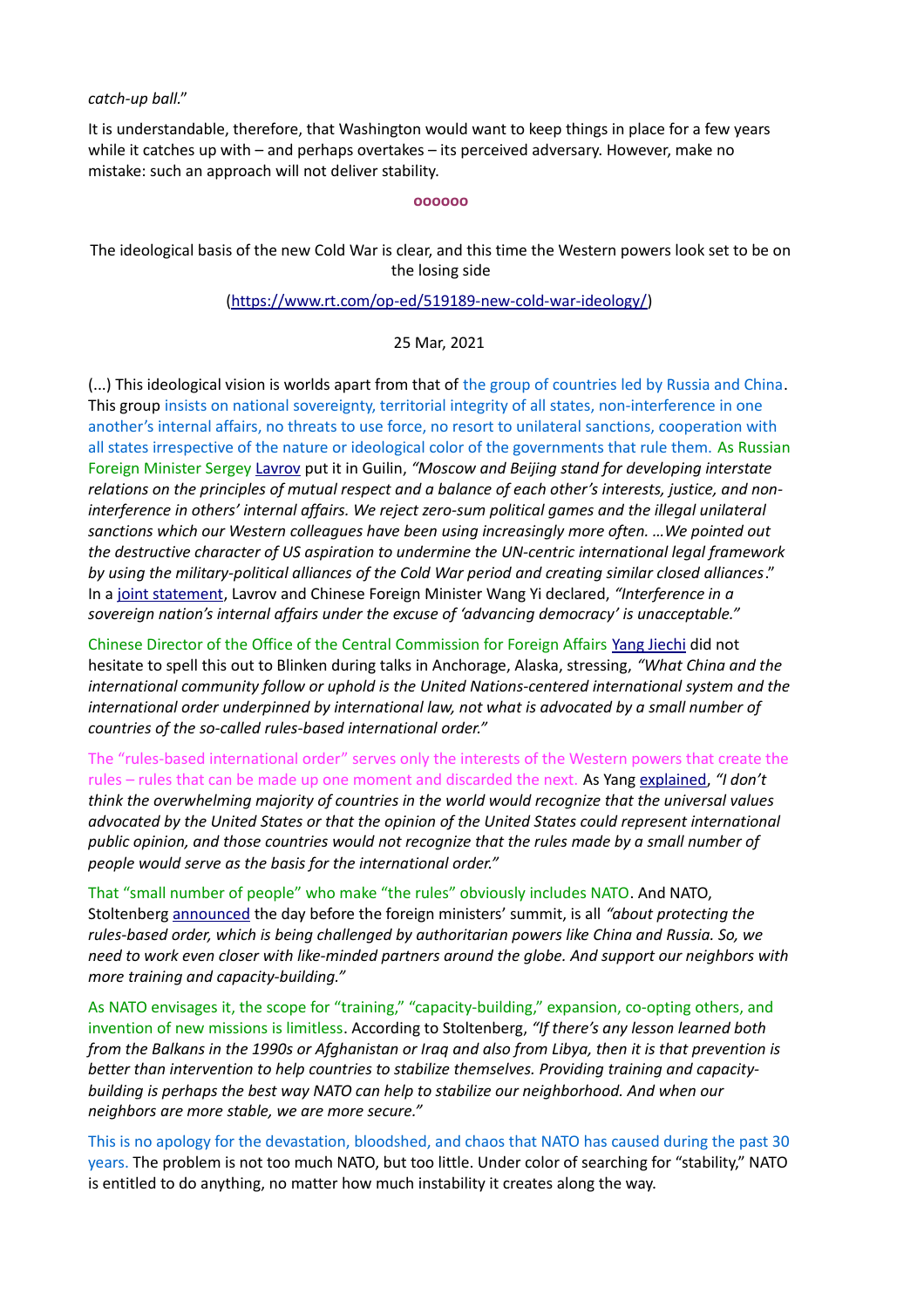It isn't interested in national interests or national sovereignty. National sovereignty works one way: there is an absolute, unconditional right to join NATO, but there is no comparable right not to. Stoltenberg declared that no one is permitted to object to NATO's expansion into its neighborhood. *"It's not for any nation, outside NATO and the aspirant country, to decide whether a country becomes a member of NATO or not. It's a sovereign right of every nation, including Georgia, of course, or Ukraine, or Bosnia and Herzegovina, to choose their own path. And then it's for those countries that are applying for membership and the NATO allies – and only them, and no one else, no one from the outside – to interfere in that democratic process."*

Needless to say, the US, for example, would not agree that a Russo-Mexican military alliance is no one's business other than that of Mexico and Russia.

The NATO powers' approach to the world is to impose sanctions the moment they come across anything they don't like. On the eve of the Anchorage summit, the US imposed sanctions on 24 Chinese officials it accused of *["undermining"](https://www.nytimes.com/2021/03/17/world/asia/us-china-biden.html)* Hong Kong's *"autonomy."* On the eve of the NATO summit, the US and the EU imposed sanctions on Chinese officials they [accused](https://www.politico.com/news/2021/03/22/us-allies-sanctions-china-uighers-genocide-477434) of being involved in *"genocide and crimes against humanity"* against the Uighurs. On the very same day, the EU [imposed](https://www.reuters.com/article/us-eu-russia-rights/eu-sanctions-russians-over-rights-abuses-in-chechnya-idUSKBN2BE20O) sanctions on two Russians it accused of *"repressions … directed against lesbian, gay, bisexual, transgender, and intersex persons"* in Chechnya.

Russia and China, however, do not threaten, force, or resort to sanctions in lieu of diplomacy. Neither seeks to coerce other countries into joining formal or informal military alliances. Their championing of the principles enshrined in the UN Charter is winning adherents. Earlier this month, the two countries, joined by others, issued a statement on behalf of the newly formed "Group of Friends in Defense of the Charter of the United Nations." According to this [statement,](https://www.newsweek.com/china-russia-iran-north-korea-more-join-forces-defense-un-1575810) the UN Charter *"has a renewed and even more important value and relevance … while providing a platform for, among others, promoting the prevalence of legality over the use of force, and for both discussing and coordinating possible joint initiatives for fostering the respect to the purposes and principles enshrined in the UN Charter."*

Seventeen countries are already members of this group. There is an open invitation for others to join, and many will undoubtedly do so. The national sovereignty principles enshrined in the charter are obviously appealing to the part of the world not firmly integrated within the Western system of alliances.

The different approaches of the two blocs towards the internal affairs of other countries were on display during the UN Security Council debates on the military takeover in Myanmar. The US and the UK, eager to use the Myanmar crisis to target China, sought to push the Security Council into issuing a statement or adopting a resolution labeling the military takeover a "coup" and threatening sanctions. Russia and China would have none of it. They successfully [insisted](https://www.reuters.com/article/us-myanmar-politics-sanctions-factbox-idUSKBN2BE2PY) that any [statement](http://undocs.org/S/PRST/2021/5) not go beyond condemnation of "violence against peaceful protesters" and "support for the democratic transition." Significantly, Russia and China's stance was supported by current Security Council members India and Vietnam. The US, UK, and EU, predictably, went ahead with their own unilateral sanctions.

During this new Cold War, China and Russia have gone out of their way to help out countries that have been the victims of Western-inspired unilateral sanctions. When the Trump administration announced it was reinstating sanctions against Iran, Russia immediately [announced](https://www.ft.com/content/d6f59f52-de05-11e8-9f04-38d397e6661c) that it would continue trading in Iran's crude oil, refining and selling it to third countries. Russia also helped Iran evade sanctions by linking its banking system to Iran's. China has purchased and helped transport Iran's oil. Russia and China have also both assisted Venezuela: Russian oil giant [Rosneft](https://www.ft.com/content/d6604d86-fc4a-4509-b8ff-ebaa6a1e7901) helped market Venezuelan crude, while China has imported it. Moreover, Russia and China have continued to provide Venezuela with food and medicine.

This is only the beginning. China's recently launched [digital yuan](https://edition.cnn.com/2020/12/04/economy/china-digital-yuan-currency-intl-hnk/index.html) threatens not only the pre-eminence of the US dollar as the global trading currency, but also the utility of sanctions as a means of coercing recalcitrant states. Even if the US were to try to push China out of the SWIFT system – the network banks use to transfer payments internationally – China would still be able to use the digital yuan in cross-border transactions. Moreover, Russia now has its own alternative to SWIFT. Using sanctions to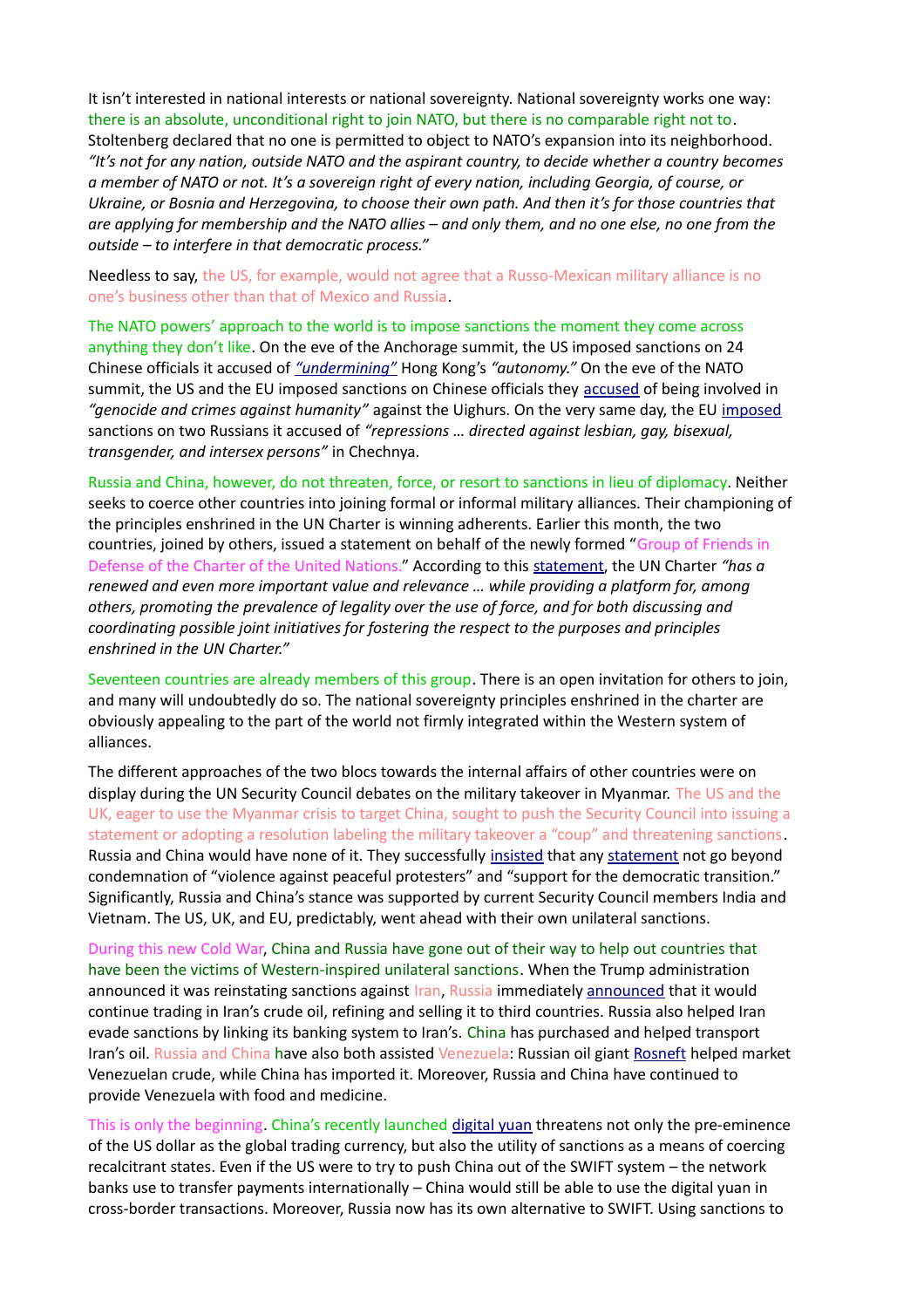coerce others may soon lose its efficacy for the Western powers.

The ideological basis of the new Cold War is becoming ever clearer daily. However, unlike in the first Cold War, the Western powers are likely to find themselves on the losing side.

#### **oooooo**

### **Zenbait twitter**

 [Maria Dubovikova@politblogme](https://twitter.com/politblogme)

[mar. 31](https://twitter.com/politblogme/status/1509466040765362178)

In a live coverage by Al Jazeera, the journalist is saying that the ambulances are bringing wounded people from Irpin. Watch till the end to see the "wounded" people.

Bideoa:<https://twitter.com/i/status/1509466040765362178>

oooooo

 [George Szamuely@GeorgeSzamuely](https://twitter.com/GeorgeSzamuely) [5 h](https://twitter.com/GeorgeSzamuely/status/1509841960151961603)

And it certainly doesn't bind the US--or any other NATO member-state--to go to war if NATO memberstates were the ones seeking out, and instigating, the conflict.

[msn.com](https://t.co/kVOepVe0j3)

[Massie: NATO treaty doesn't bind US to war, sanctions on Russia hurt Americans](https://t.co/kVOepVe0j3)

[The United States is not obligated by any treaties to engage in the war in Ukraine, including sanctions](https://t.co/kVOepVe0j3)  [that will ultimately help Vladimir Putin and hurt Americans, Rep. Thomas Massie](https://t.co/kVOepVe0j3) 

oooooo

[MaajidNawaz@](https://twitter.com/MaajidNawaz)[أبو عماار](https://twitter.com/MaajidNawaz)Maajid

[mar. 30](https://twitter.com/MaajidNawaz/status/1509235232880435207)

Even [@CNN](https://twitter.com/CNN) is now ADMITTING that the AZOV battalion - officially incorporated into Ukraine's army is a NAZI unit.

All those loud turncoats making ridiculous excuses for NAZISM need to stop.

We will not forget, and time will SHAME you.

30 Mar 2022

[https://cnn.com/2022/03/29/europe/ukraine-azov-movement-far-right-intl-cmd/index.html](https://t.co/PLLSBnaPid)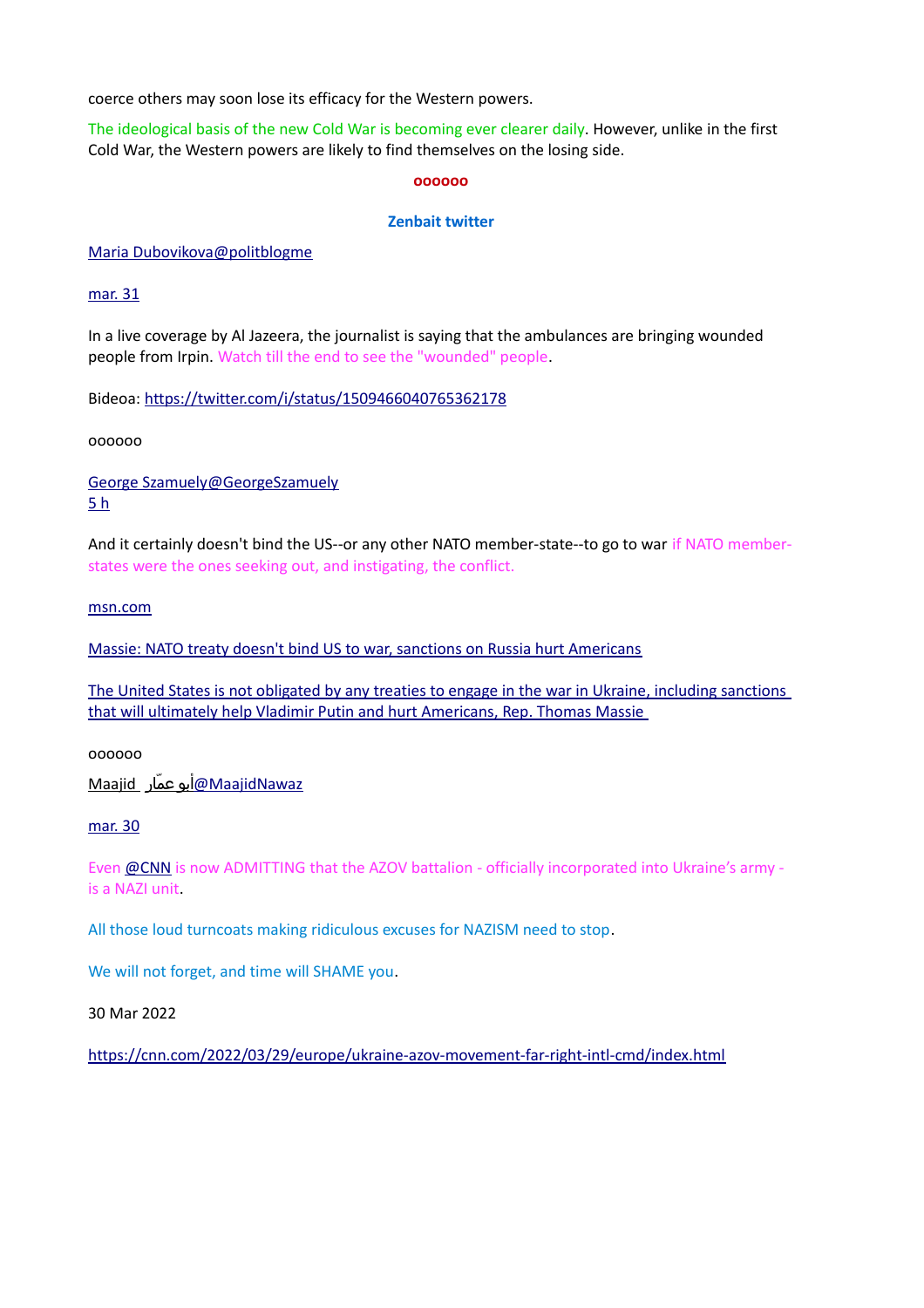# **CNN World**

TV CHANNELS  $\equiv$ 

# A far-right battalion has a key role in Ukraine's resistance. Its neo-Nazi history has been exploited by Putin

Analysis by Tara John and Tim Lister, CNN

**① Updated 1158 GMT (1958 HKT) March 30, 2022** 

oooooo

:

[Mike Norman@mikenorman](https://twitter.com/mikenorman)

Farage: We shouldn't have provoked Putin

video.foxnews.com

### Farage: We shouldn't have provoked Putin

Former member of European Parliament Nigel Farage says the West lost its focus in intervening in world affairs on 'Tucker Carlson Tonight.'

### [2022 api. 1](https://twitter.com/mikenorman/status/1509845305960894468)

oooooo

 [@tobararbulu # mmt@tobararbulu](https://twitter.com/tobararbulu)

[2 h](https://twitter.com/tobararbulu/status/1509927234299125771)

Putin rebenta estadístiques: registra el suport més alt en cinc anys via [@elnacionalcat](https://twitter.com/elnacionalcat)

[elnacional.cat](https://t.co/Qr9ERNXDWG)

[Putin rebenta estadístiques: registra el suport més alt en cinc anys – ElNacional.cat](https://t.co/Qr9ERNXDWG)

[El 83% dels ciutadans donar suport a les activitats de Putin com a president](https://t.co/Qr9ERNXDWG)

oooooo

 [George Szamuely@GeorgeSzamuely](https://twitter.com/GeorgeSzamuely)

# [5 h](https://twitter.com/GeorgeSzamuely/status/1510226124047065095)

So much for "the international community is behind us" argument. We seem to be at a "Great Reset" moment--not quite the one the WEF crowd envisaged though.

Txioa aipatu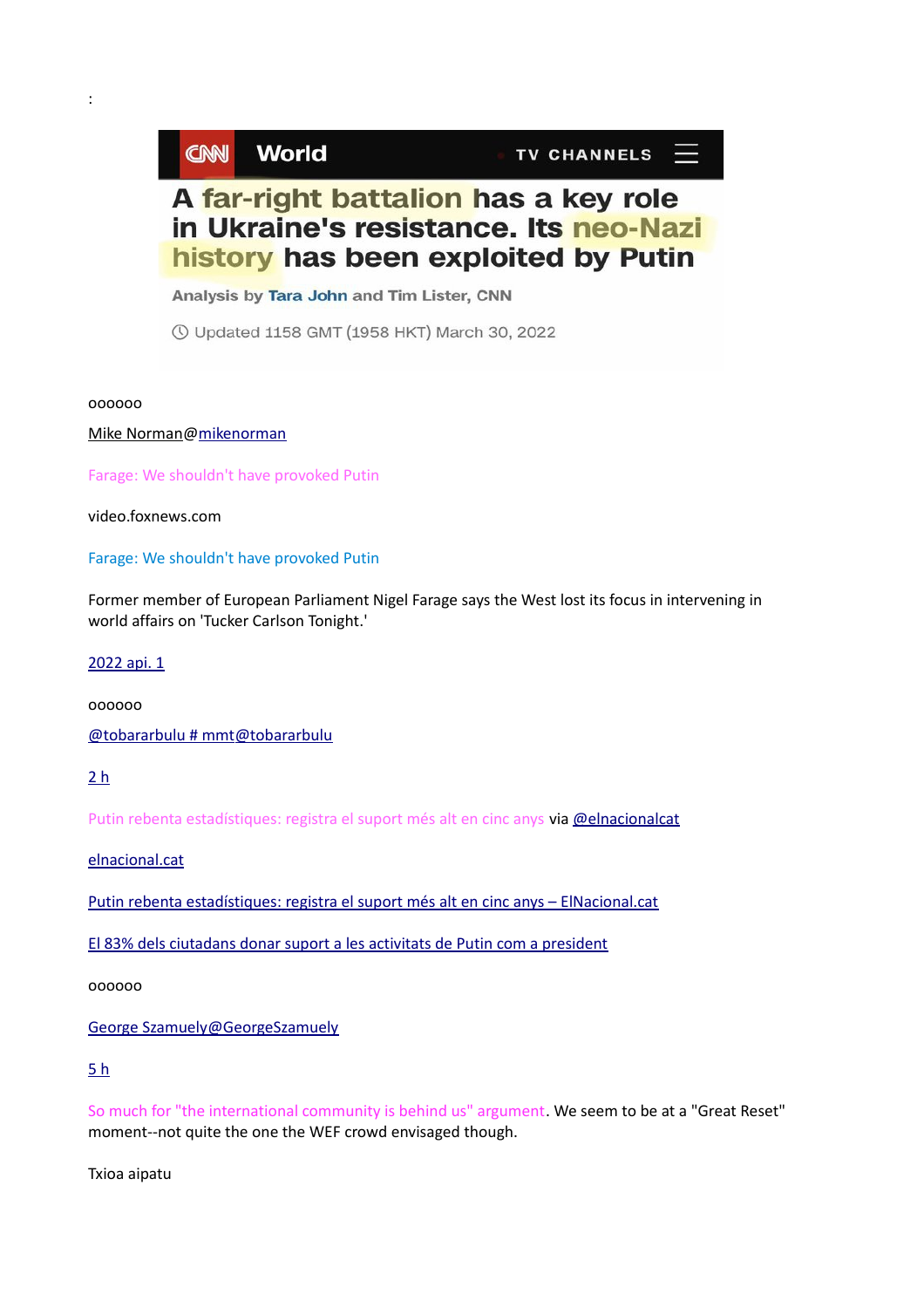### Washington's inability to mobilise the international community



West fears China could help support Russia with arms, trade lifelines and propaganda.

# **Ukraine** war consequences

**BAQIR SAJJAD SYED | ANWAR IQBAL** 



oooooo

 [Dan-Liviu Popa@danucky](https://twitter.com/danucky)

[8 h](https://twitter.com/danucky/status/1510376566433460224)

Then you know there are definitly offensive bioweapons

Txioa aipatu

zerohedge@zerohedge

9 h

Pentagon Clarifies There's No "Offensive" Bioweapons At US-Linked Ukraine Labs https://zerohedge.com/geopolitical/p

**oooooo**

**Michael Hudson**

**The End of the Dollar Hegemony**

April 1, 2022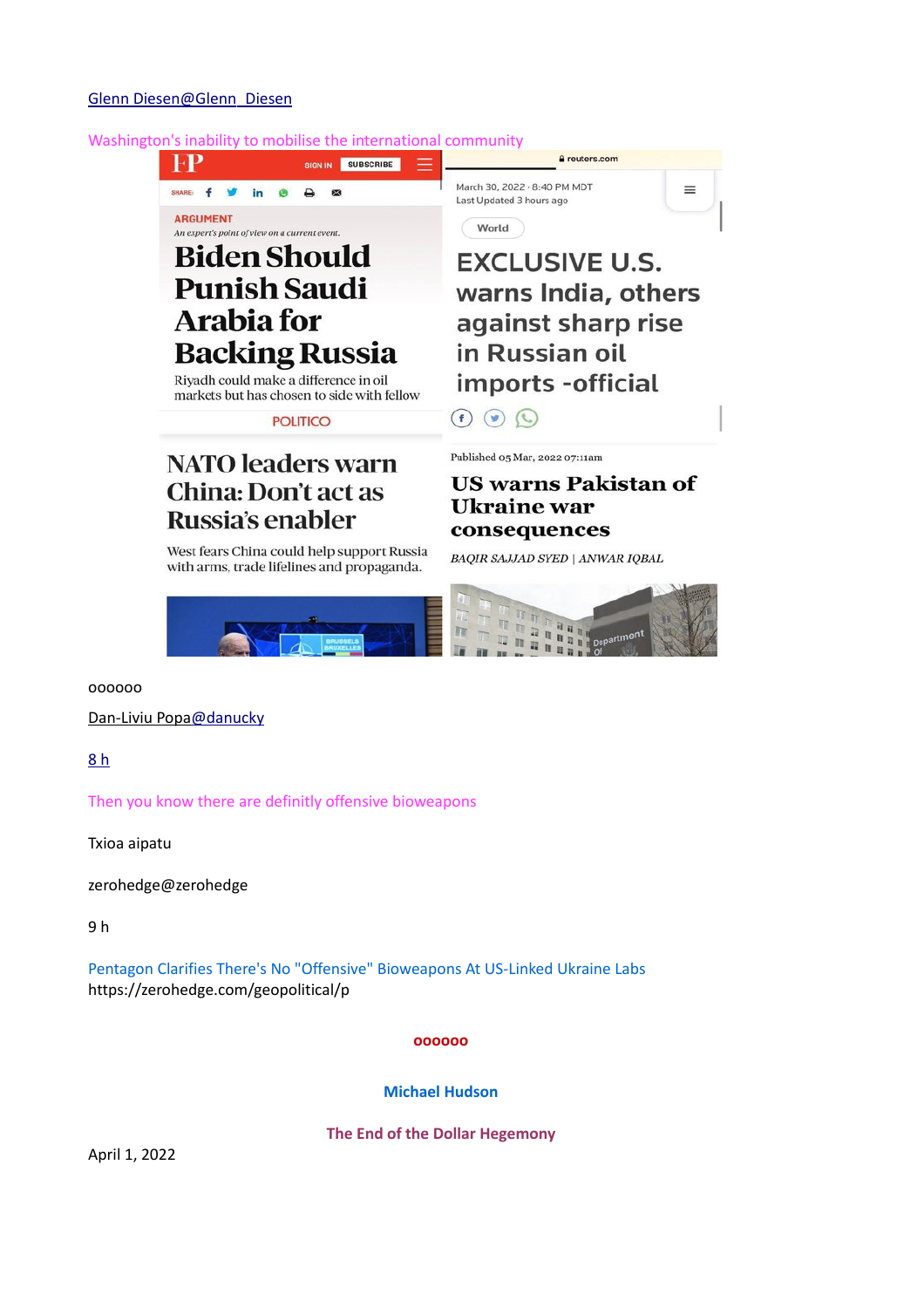# [The End of Dollar Hegemony](https://www.counterpunch.org/2022/04/01/the-end-of-dollar-hegemony/)

# by [Michael Hudson](https://www.counterpunch.org/author/jedub4u/)

*Margaret Flowers: Michael Hudson is the president of the Institute for the Study of Long-term, Economic Trends, ISLET. He's a Wall Street financial analyst and a distinguished research professor of Economics at the University of Missouri, in Kansas City. He's also the author of numerous books and recently updated his book, "Super Imperialism: The economic strategy of American Empire." Thank you for taking time to speak with me today, Michael.*

Michael Hudson: Well, thanks for having me on Margaret.

*MF: You've talked a lot and written a lot about dollar hegemony and what's happening now with dedollarization. Can you start out by explaining to my listeners what dollar hegemony is and how it has benefited the wealthy class in the United States?*

MH: Dollar hegemony seems to be the position that has just ended as of this week very abruptly. Dollar hegemony was when America's war in Vietnam and the military spending of the 1960s and 70s drove the United States off gold. The entire US balance of payments deficit was military spending, and it began to run down the gold supply. So, in 1971, President Nixon took the dollar off gold. Well, everybody thought America has been controlling the world economy since World War I by having most of the gold and by being the creditor to the world. And they thought what is going to happen now that the United States is running a deficit, instead of being a creditor.

Well, what happened was that, as I've described in *Super Imperialism*, when the United States went off gold, foreign central banks didn't have anything to buy with their dollars that were flowing into their countries – again, mainly from the US military deficit but also from the investment takeovers. And they found that these dollars came in, the only thing they could do would be to recycle them to the United States. And what do central banks hold? They don't buy property, usually, back then they didn't. They buy Treasury bonds. And so, the United States would be spending dollars abroad and foreign central banks didn't really have anything to do but send it right back to buy treasury bonds to finance not only the balance of payments deficit, but also the budget deficit that was largely military in character. So, dollar hegemony was the system where foreign central banks keep their monetary and international savings reserves in dollars and the dollars are used to finance the military bases around the world, almost eight hundred military bases surrounding them. So, basically central banks have to keep their savings by weaponizing them, by militarizing them, by lending them to the United States, to keep spending abroad.

Dena den, gogoratu Hudson-en eta Warren Mosler-en arteko eztabaida:

[Nazioarteko transakzioak: Mosler-en eta Hudson-en arteko eztabaida](https://www.unibertsitatea.net/blogak/heterodoxia/2018/08/09/nazioarteko-transakzioak-mosler-en-eta-hudson-en-arteko-eztabaida/) 

 [Nazioarteko ekonomia eta 'Inperialismoa'](https://www.unibertsitatea.net/otarrea/gizarte-zientziak/ekonomia/nazioarteko-ekonomia-eta-ainperialismoaa)

(...)

MH: That's the whole point. Well, fortunately they've been threatening to kick Russia out of SWIFT for the last two years. And so, Russia and China have been putting in place an alternative system. So, they almost pretty smoothly are shifting over to using their own currency with each other instead of using the dollar. And that's part of what has ended the dollar standard and ended dollar hegemony.

If the way you have dollar hegemony is to have other countries deposit your money in your banks and handle their oil trade with each other by financing it in dollars, but all of a sudden you grab all their dollars and you don't let them use US banks to pay for their oil and their trade with each other, then they're going to shift to a different system. And that's exactly what has ended the dollar hegemony, as you just pointed out.

*MF: So, let's get a little bit into where things are headed with this new situation, a rapidly changing situation. It may be hard to say what's happening, but you talked about a food crisis this summer. Can you talk a little bit about more about that and does the conflict in Ukraine feed into that?*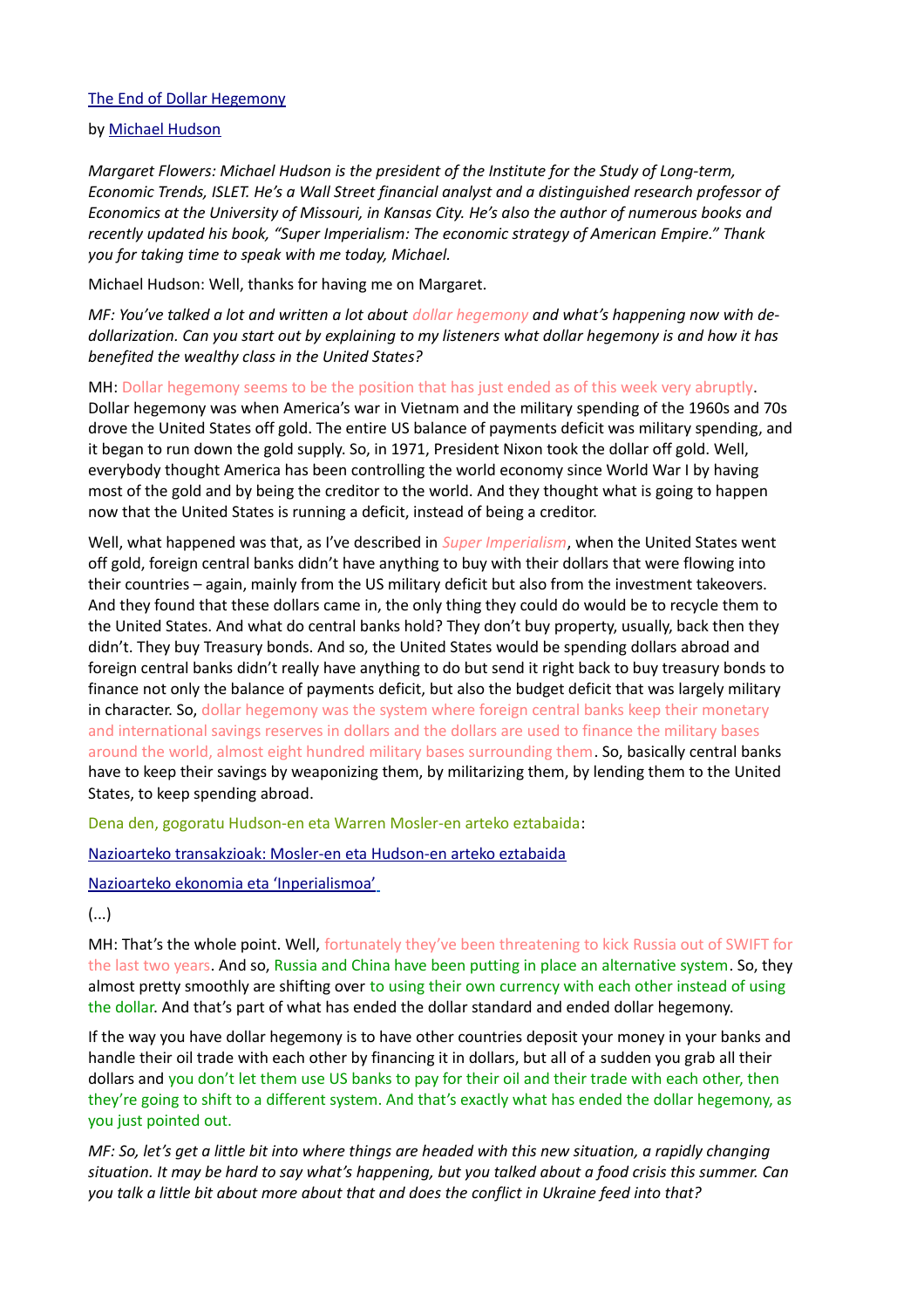MH: Well, as President Putin and Lavrov have said, the fighting in Ukraine isn't really over Ukraine at all. It's a fight over what shape the world will take and whether the world will be unipolar or, as it now appears, multipolar. The US, for the last year before it began to escalate attacks on the Russianspeaking Ukraine, was trying to block Europe from, and especially Germany, from buying Russia gas and oil.

There are three pillars of American foreign policy that base American power. The first pillar is the oil industry. That's the most powerful industry next to banking in the United States. And United States throughout the 20th century, along with Britain and France, have controlled the world oil trade.

That has benefited the United States in two ways. Number one, we are a major oil exporter because we have a big oil and gas industry. But, number two, our US companies control the foreign oil trade. So that if some country, say Chile or Venezuela, does something that the United States doesn't like, like growing their own food or pursuing a socialist policy, the United States can simply cut off their oil and sanction them. Without oil, they don't have energy to drive the cars or power their factories or drive their GDP.

So, the American war in Ukraine is really a war against Germany. Russia is not the enemy. Germany and Europe are the enemy and the United States made it very clear. This is a war to lock in our allies so they cannot trade with Russia. They cannot buy Russian oil. They must be dependent on American oil for which they will have to pay three or four times as much. They will have to be dependent on American liquefied natural gas for fertilizer. If they don't buy American gas for fertilizer, and we don't let them buy from Russia, then they cannot put fertilizer on the land and the crop yield will fall by about 50% without fertilizer.

So, the, the war in Ukraine was to make Russia look so bad by defending itself against the attacks by the Ukrainian right wing in the Russian-speaking areas that the US has said, look at how bad Russia is. You've got to forego buying oil and gas or grain or titanium or palladium or anything else from Russia.

And so, the effect of this war has been to lock the NATO countries into dependency on the United States because the great fear of the United States in the last few years is that as America is deindustrializing, these countries are looking to the part of the world that's growing, China, Central Asia, Russia, South Asia. And the United States feared losing control of its satellites mainly in NATO, but also in South America. So, it sanctioned and blocked their ability to buy non-US energy. They're blocking their ability to buy non-US food, blocking their ability to invest in or use their surplus to get prosperous by investing in China, Russia, or Eurasia.

So, this is basically a war of America to lock in its allies. Well, the result is that oil prices, now that you can't get Russian oil, are going to go way, way up, and that is going to create a crisis for many of the Global South countries that are oil deficit countries. The fertilizer companies in Germany have already been closing down because they say, without Russian gas, we make our fertilizer out of gas, and if we can't get Russian gas, we can't produce the fertilizer that. So, world fertilizer prices are going way up.

Russia is the largest grain exporter. And now that grain exports are being blocked by the sanctions, the question is, what are North Africa and the Near East going to do that have been depending very largely on Russian grain exports? Their food prices are going to go way up.

You can imagine just from seeing what's happening in the United States when gas prices go up here, food prices go up here, not only does it put a squeeze on individual family budgets, but throughout the world, it puts the squeeze on the balance of payments of other countries. And so, they're desperate. How are they going to pay the higher prices unless they borrow even more money from US banks? And of course, that's another arm of US policy. The US banks hope to make a killing in making loans at rising interest rates to third world countries.

And of course, arms exports. NATO in the last few days has agreed to make American arms exports to increase their purchase of arms. So, the stock market has been soaring in the last few days. They say this, the world famine, the world crisis is a bonanza for Wall Street. The oil company stocks are going way up, the military, industrial stocks, Boeing Raytheon way up, the bank stocks. This is America's great power grab, and it realizes, when it can create a crisis and tell the Global South or poor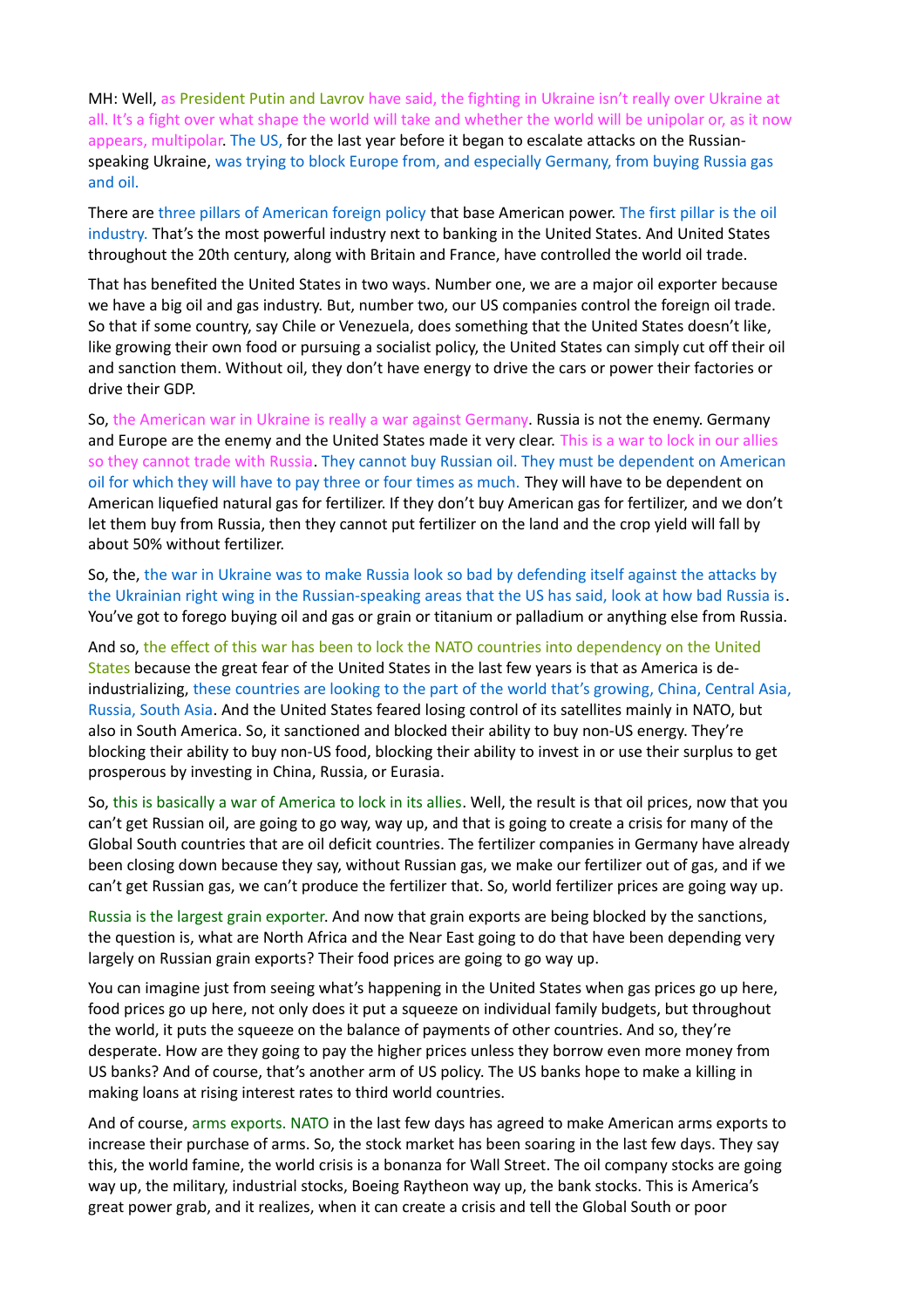countries your money or your life. This is how most of the great property grabs and conquests have been made throughout history.

*MF: And just this week at the NATO meetings, President Biden basically said food prices are going to go up in the United States and Europe as a result of what's happening. And that's just the price we have to pay.*

MH: Well, what he should have said, this is the price *they* have to pay *us*. That's how the stock market took it. When he said this is the price we have to pay, this is the price consumers have to pay to the American oil companies, to the American Agricultural food distribution companies. It's the price other countries have to pay to the United States.

This is to say to the rest of the world, you know, we've got you completely, I don't know how to put it, what phrase to use, but you don't have any choice, your money or your life. We've got you trapped. And he's crowing over the fact that this resulting inflation is exactly what was intended by the war in Ukraine that has led to the isolation of Russia and other countries following a non-US policy.

*MF: But more and more countries in Latin America, in Africa, are turning to countries like China for partnerships, for investment. Do you see a point coming where there is just this real shunning of the United States and turning to these alternatives?*

MH: That is exactly what's going to happen. What's going to happen is, China's investment is very different from US investment. US and European investment will give financial investments to countries at interest that the whole country is liable for to repay. China's investment is taking place by means of the Belt and Road Initiative and direct capital investment in developing ports, infrastructure and railways. And instead of having a general financial claim against these countries, China has an equity claim, a property claim backed by the physical means of production that it puts in place.

Well, this summer, when countries say they cannot afford to pay their foreign debts, the United States has as a backup plan, okay, let's write down everybody's debts, government debts, to each other so that governments can pay the private bond holders and the banks. And they're going to try to, essentially the US will forgive its debts so that Latin America can pay Chase Manhattan Bank and Citibank and the bondholders. And China is going to say, wait a minute, we don't have any financial claim against these countries. We didn't lend them dollars. We didn't lend them our foreign currency at all. We built assets there and the assets are still in place. There's no problem there.

So, the question is, whose debts are going to be written down to whom? And all of this is going to lead to, as you can imagine, destabilization. The United States is probably going to try to push regime change on countries that try to trade with China as it's already threatened China with. And the more sanctions the United States imposes on Latin America, Africa and the Near East and South Asia, they will be creating a crisis, but the crisis will lead the rest of the world to treat the United States in the same way that Russia and China are treating the United States as just the enemy threatening the entire world with their neoliberal power grab. So, the United States in a way is isolating itself from the rest of the world by declaring war on it.

# **(...)**

*This is a transcript of Michael Hudson's interview with Margaret flowers on [Clearing the Fog,](https://popularresistance.org/michael-hudson-us-dollar-hegemony-ended-abruptly-last-wednesday/) March 29, 2022.*

#### **oooooo**

**MMT (Moneta-Teoria Modernoa)**

**Niel Wilson-en lanak**